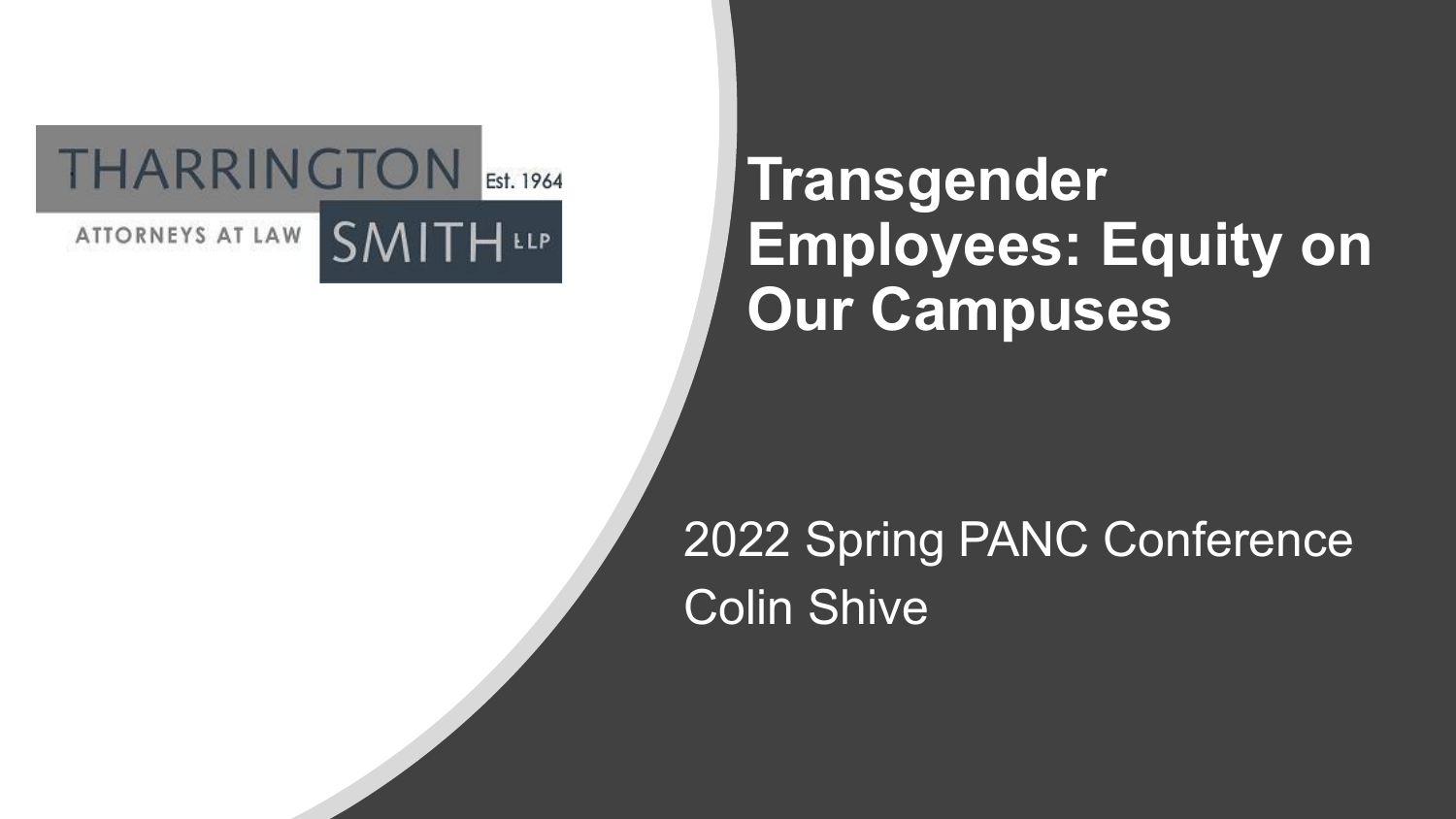### **Shifting Legal Landscape: What's the Law Now for Employees (And Students)?**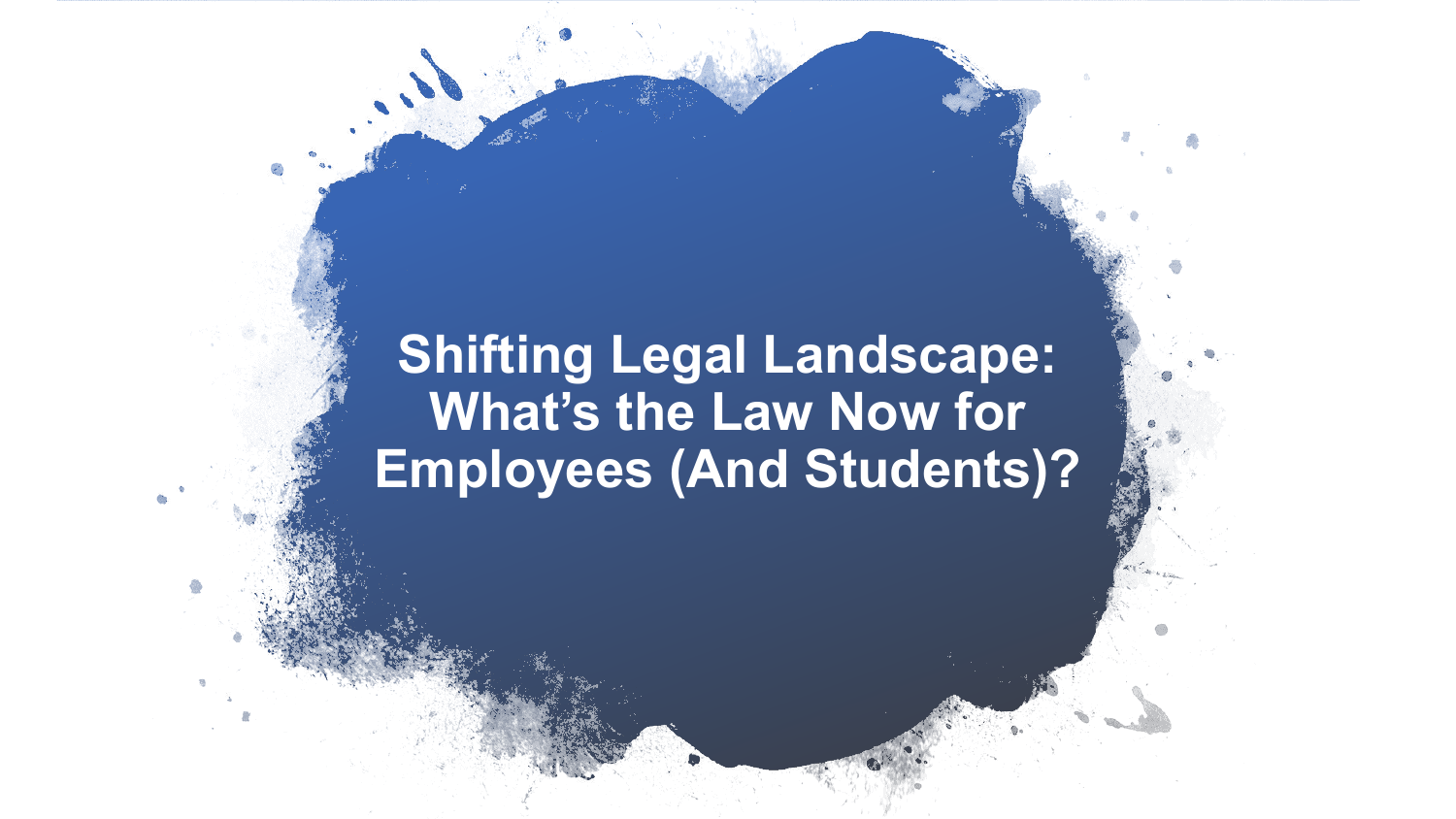Which of These Laws Applies to Employee Transgender **Issues** 

•Section 1983

•Title VII

•Title IX

•Equal Protection Clause of the US Constitution

•N.C. Gen. Stat. § 14-293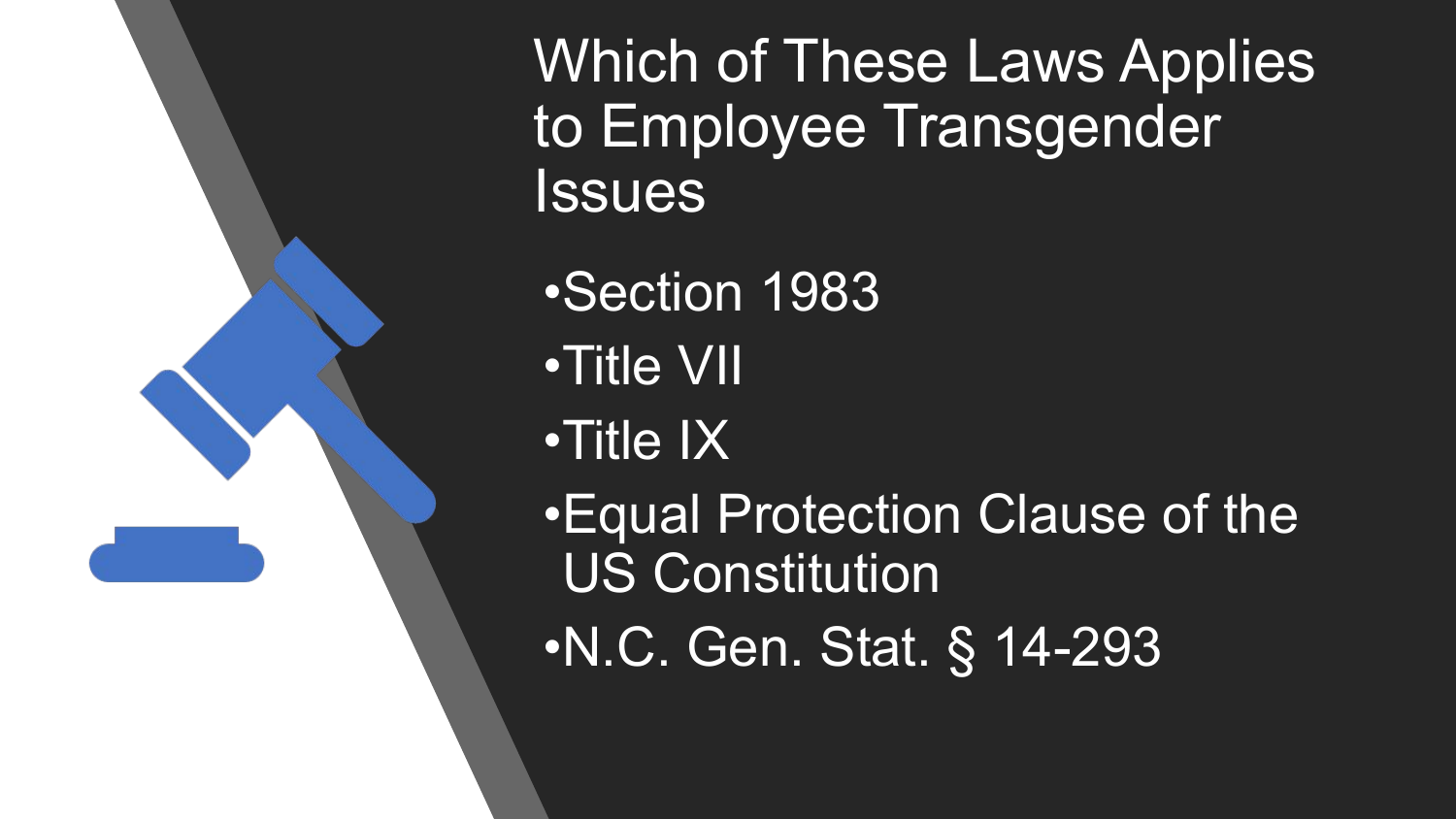It shall be an unlawful employment practice for an employer -

#### (1) to fail or refuse to hire or to discharge any individual, or otherwise to discriminate against any individual with respect to his compensation, terms, conditions, or privileges of employment, because of such individual's race, color, religion, sex, or national origin; or

(2) to limit, segregate, or classify his employees or applicants for employment in any way which would deprive or tend to deprive any individual of employment opportunities or otherwise adversely affect his status as an employee, because of such individual's race, color, religion, sex, or national origin.

# Title VII of the Civil Rights Act of 1964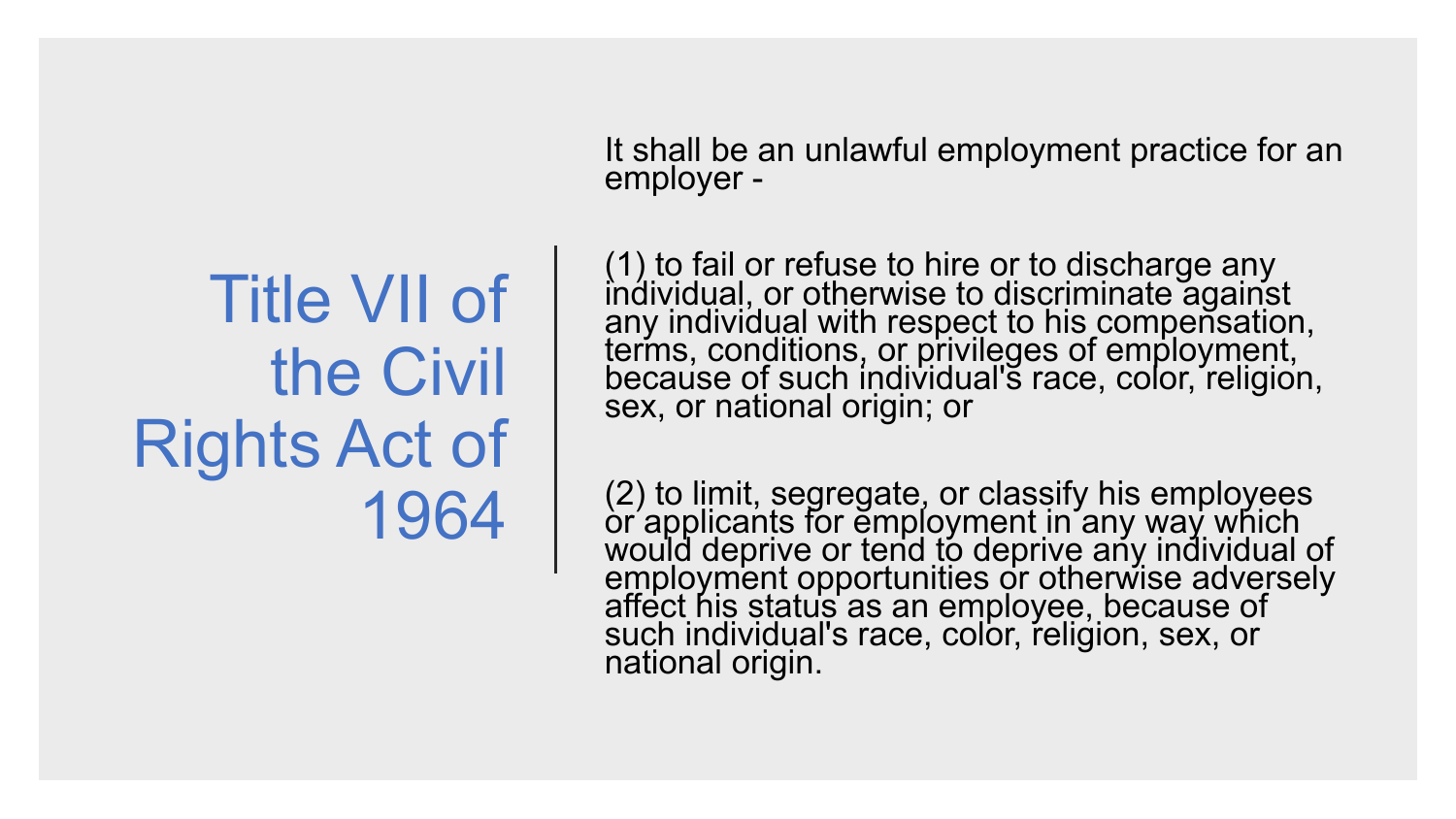# Title VII of the Civil Rights Act of 1964

The terms "because of sex" or "on the basis of sex" include, but are not limited to, because of or on the basis of pregnancy, childbirth, or related medical conditions; and women affected by pregnancy, childbirth, or related medical conditions shall be treated the same for all employment-related purposes, including receipt of benefits under fringe benefit programs, as other persons not so affected but similar in their ability or inability to work, and nothing in section 2000e-2(h) of this title [section 703(h)] shall be interpreted to permit otherwise.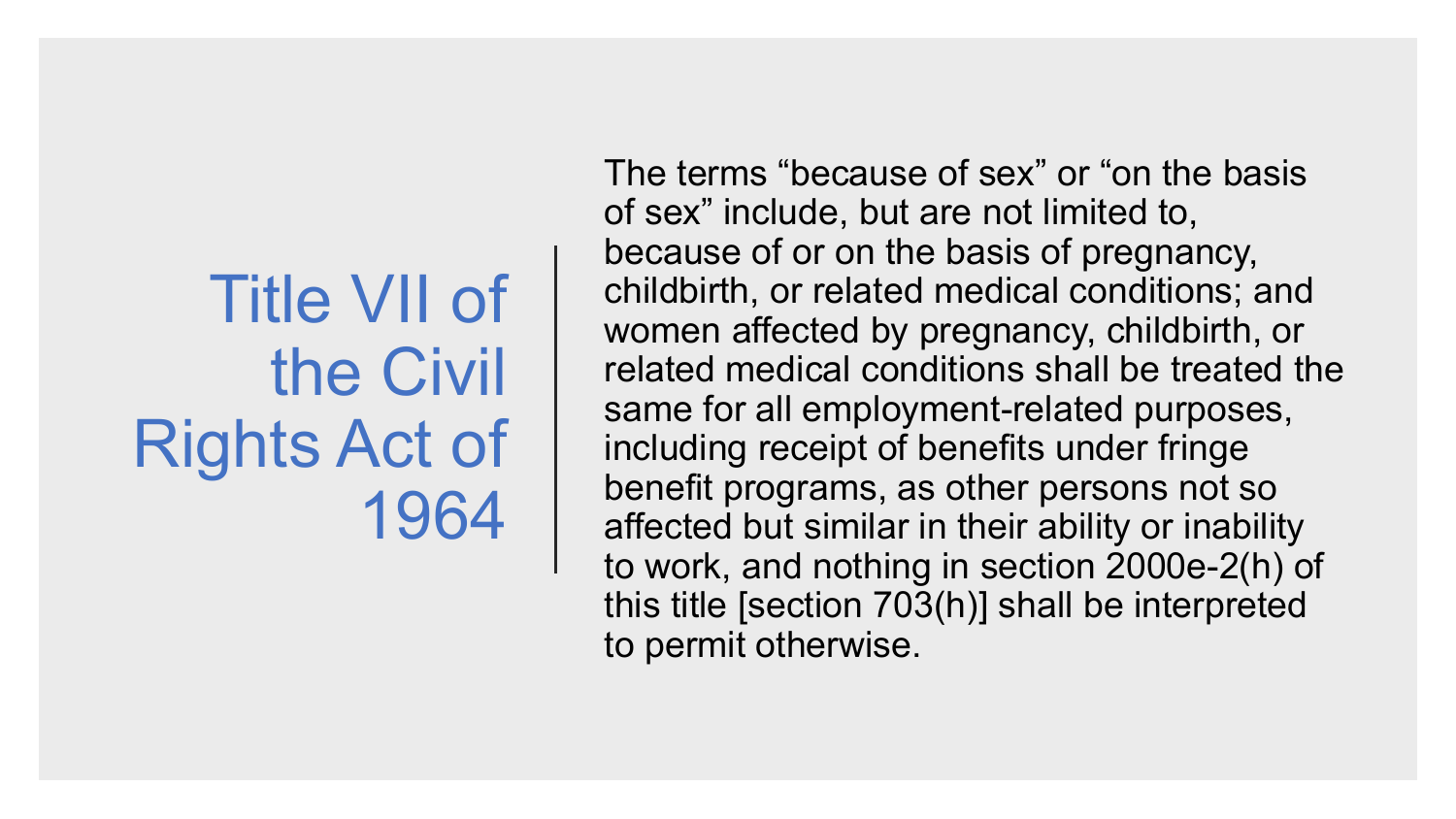### Meritor Sav. Bank, FSB v. Vinson (Supreme Court, 1986)

Without question, when a supervisor sexually harasses a subordinate because of the subordinate's sex, that supervisor "discriminate[s]" on the basis of sex.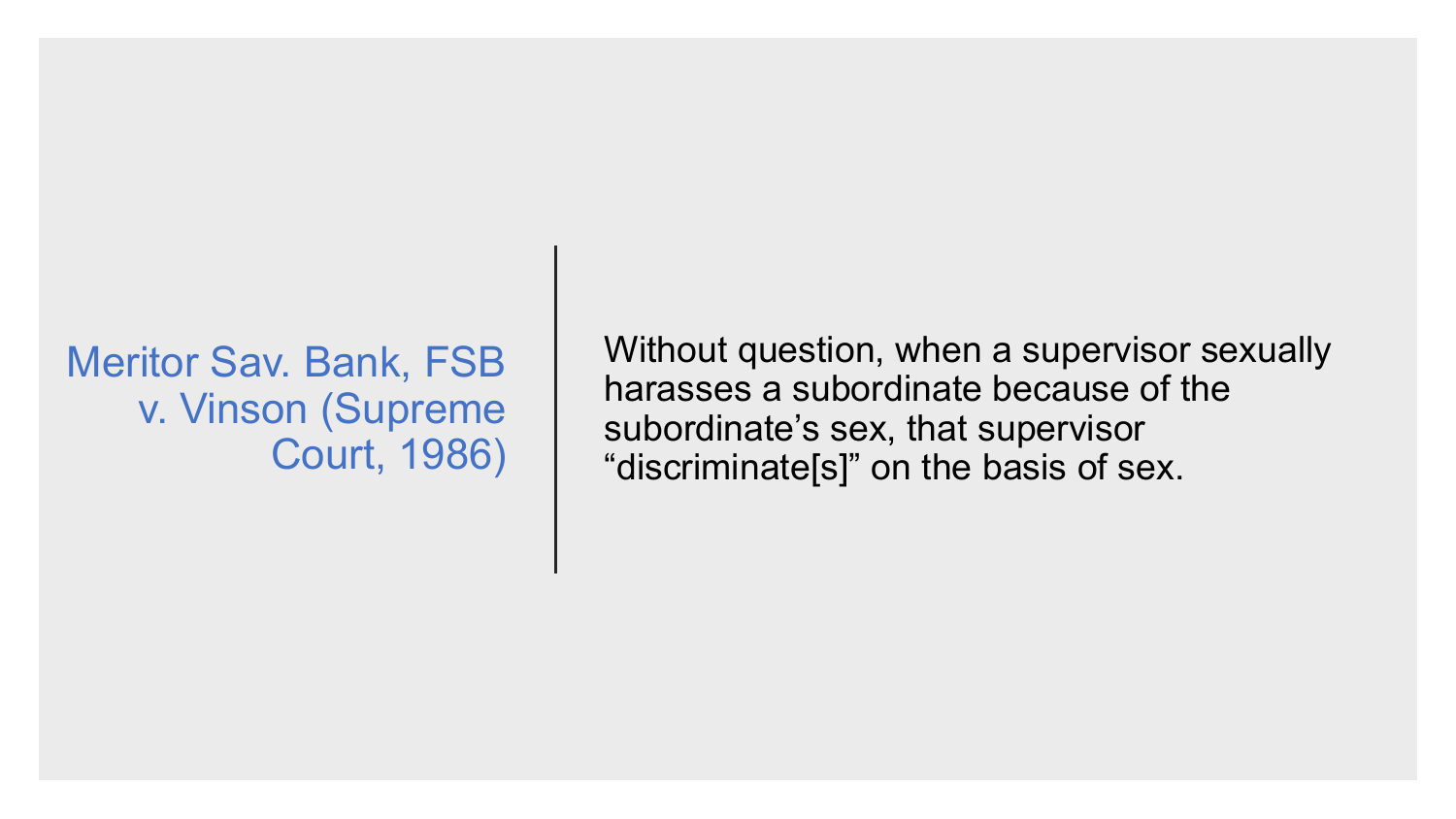### Price Waterhouse v. Hopkins (Supreme Court, 1989)

- Female partnership candidate was refused admission as partner in accounting firm and brought sex discrimination action against firm.
- The Supreme Court held that: (1) when plaintiff in Title VII case proves that her gender played part in employment decision, defendant may avoid finding of liability by proving by preponderance of the evidence that it would have made same decision even if it had not taken plaintiff's gender into account, and (2) evidence was sufficient to establish that sexual stereotyping played a part in evaluating plaintiff's candidacy.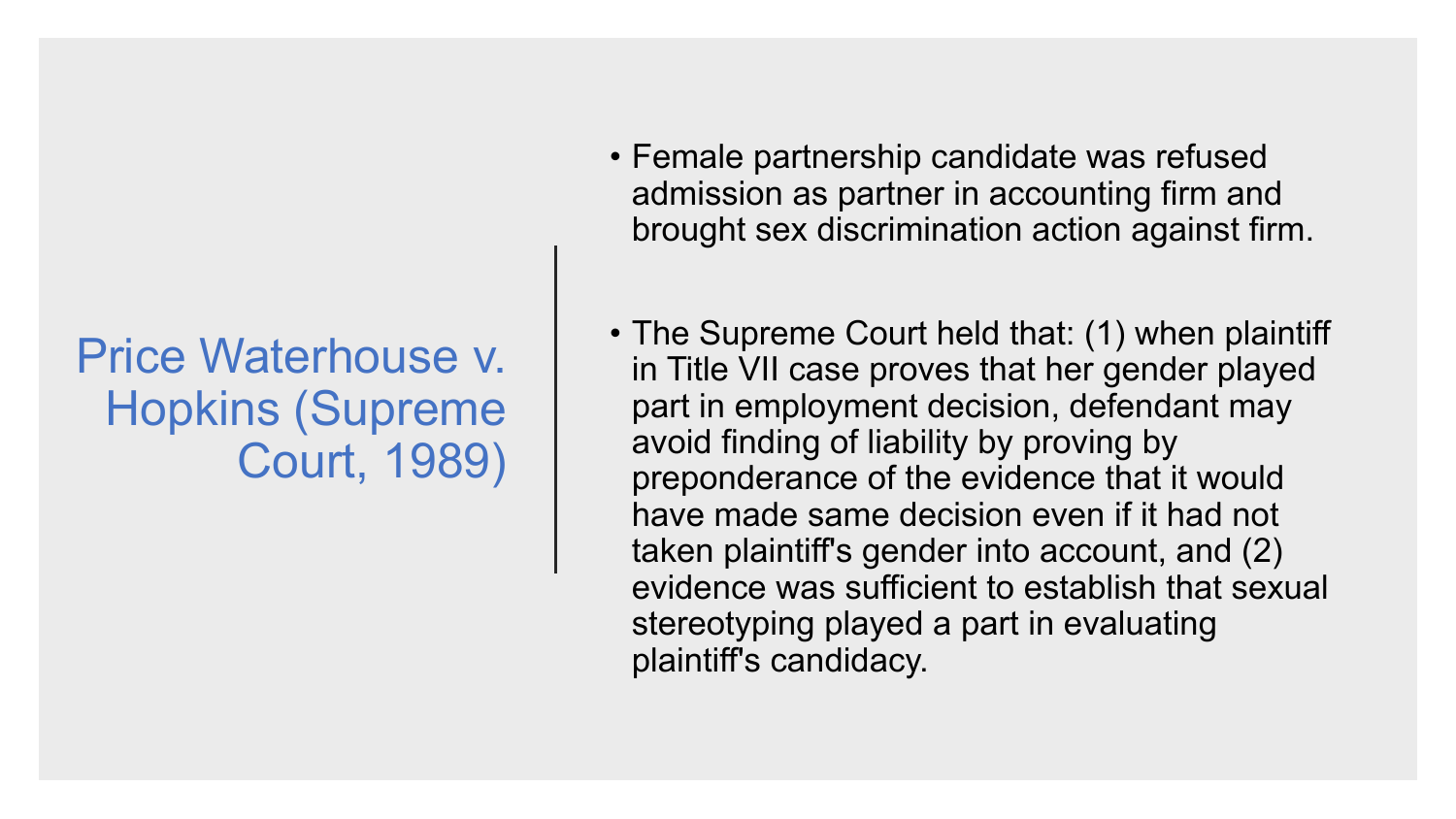### Price Waterhouse v. Hopkins (Supreme Court, 1989)

"We take these words to mean that gender must be irrelevant to employment decisions."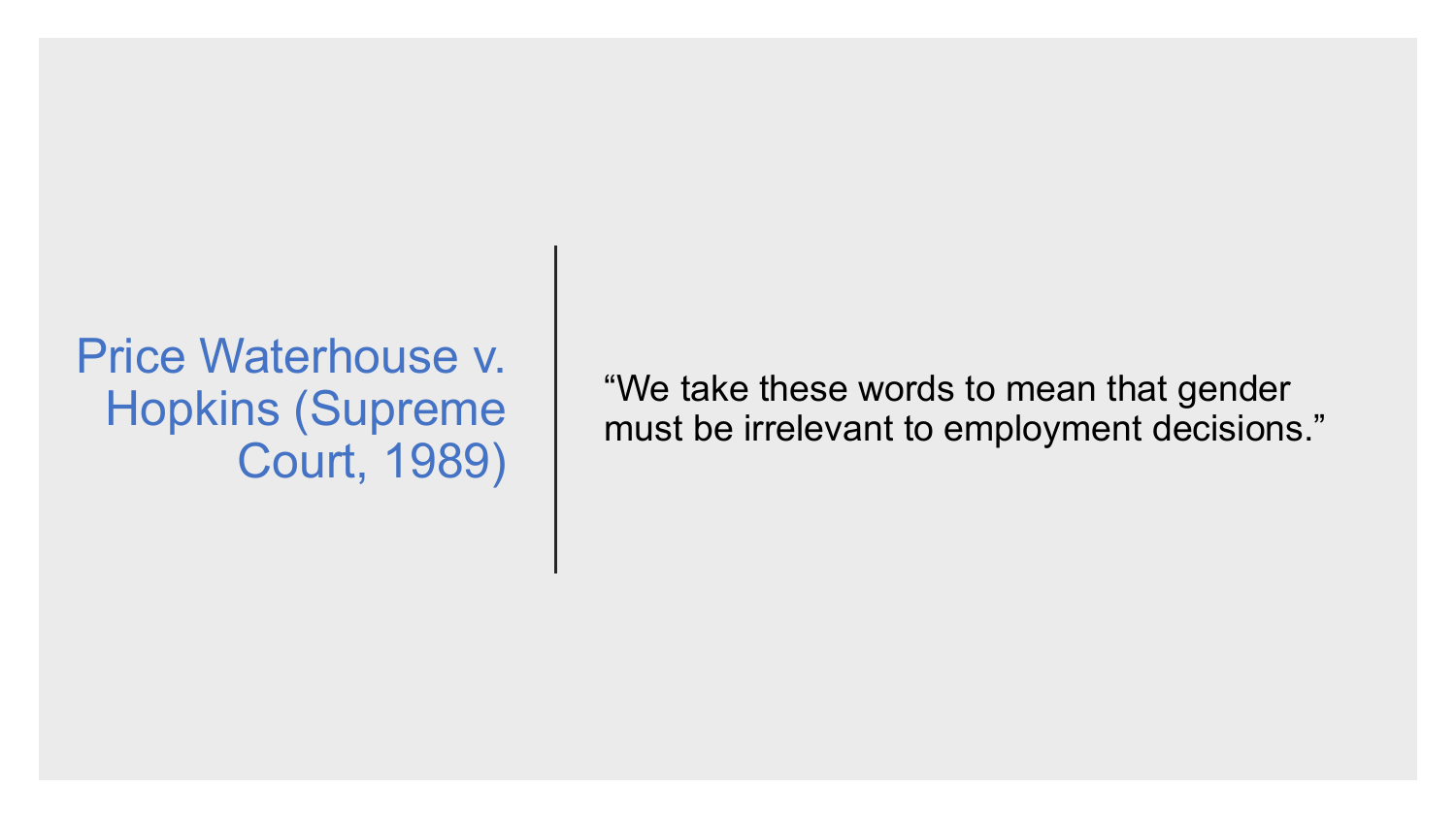### Price Waterhouse v. Hopkins (Supreme Court, 1989)

There were clear signs. . . that some of the partners reacted negatively to Hopkins' personality because she was a woman. One partner described her as "macho"; another suggested that she "overcompensated for being a woman"; a third advised her to take "a course at charm school." . . . . But it was the man who, as Judge Gesell found, bore responsibility for explaining to Hopkins the reasons for the Policy Board's decision to place her candidacy on hold who delivered the coup de grace: in order to improve her chances for partnership, Thomas Beyer advised, Hopkins should "walk more femininely, talk more femininely, dress more femininely, wear make-up, have her hair styled, and wear jewelry."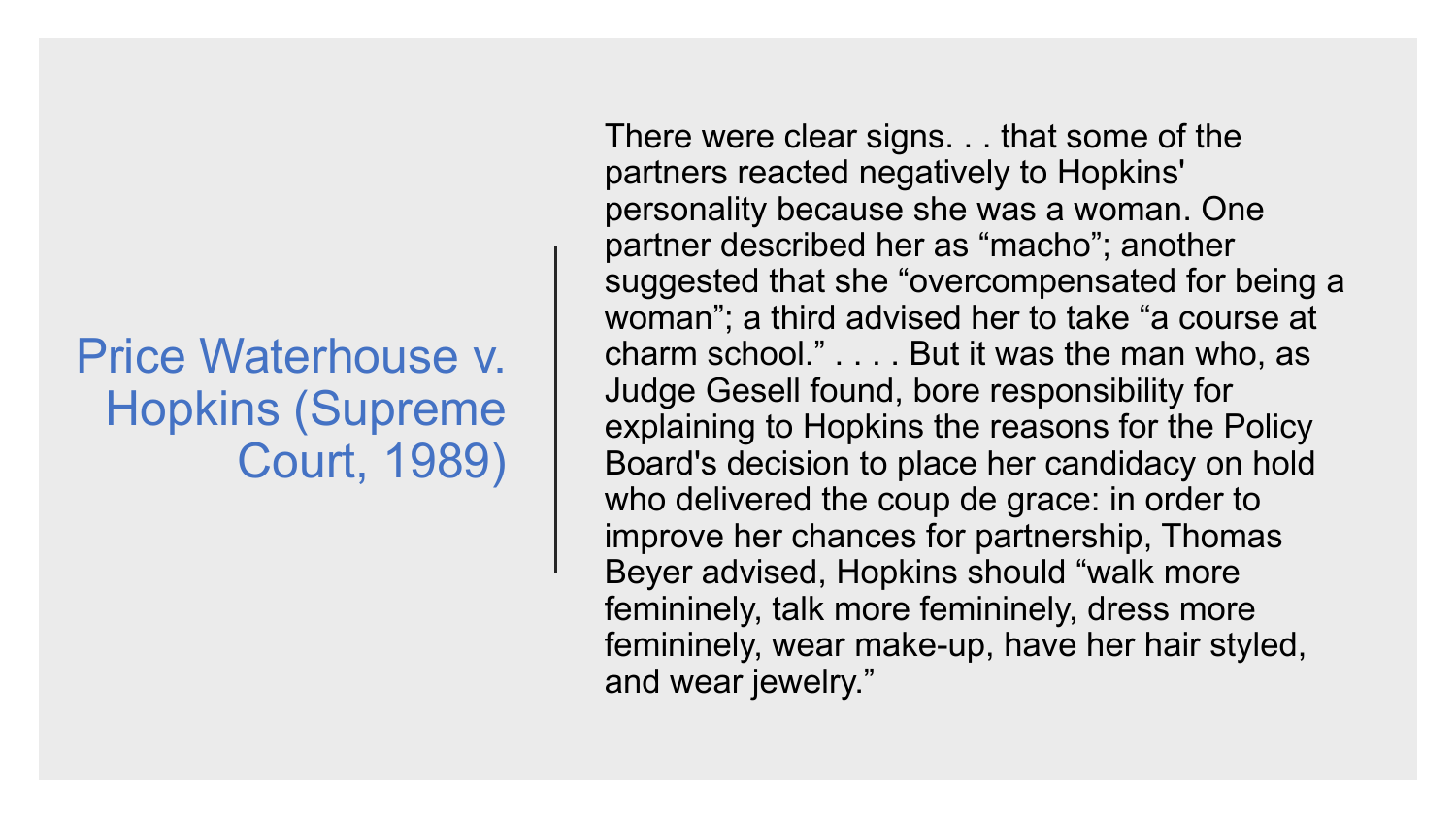### Bostock v. Clayton County (Supreme Court, 2020)

Gerald Bostock was an employee of Clayton County. In 2013, he joined a gay softball league and promoted it at work trying to recruit volunteers. In April 2013, Clayton County conducted an audit of funds controlled by Bostock and fired him for "conduct unbecoming a county employee." Bostock believed that the county used the claim of misspent funds as a pretext for firing him for being gay, and sued the County in federal district court.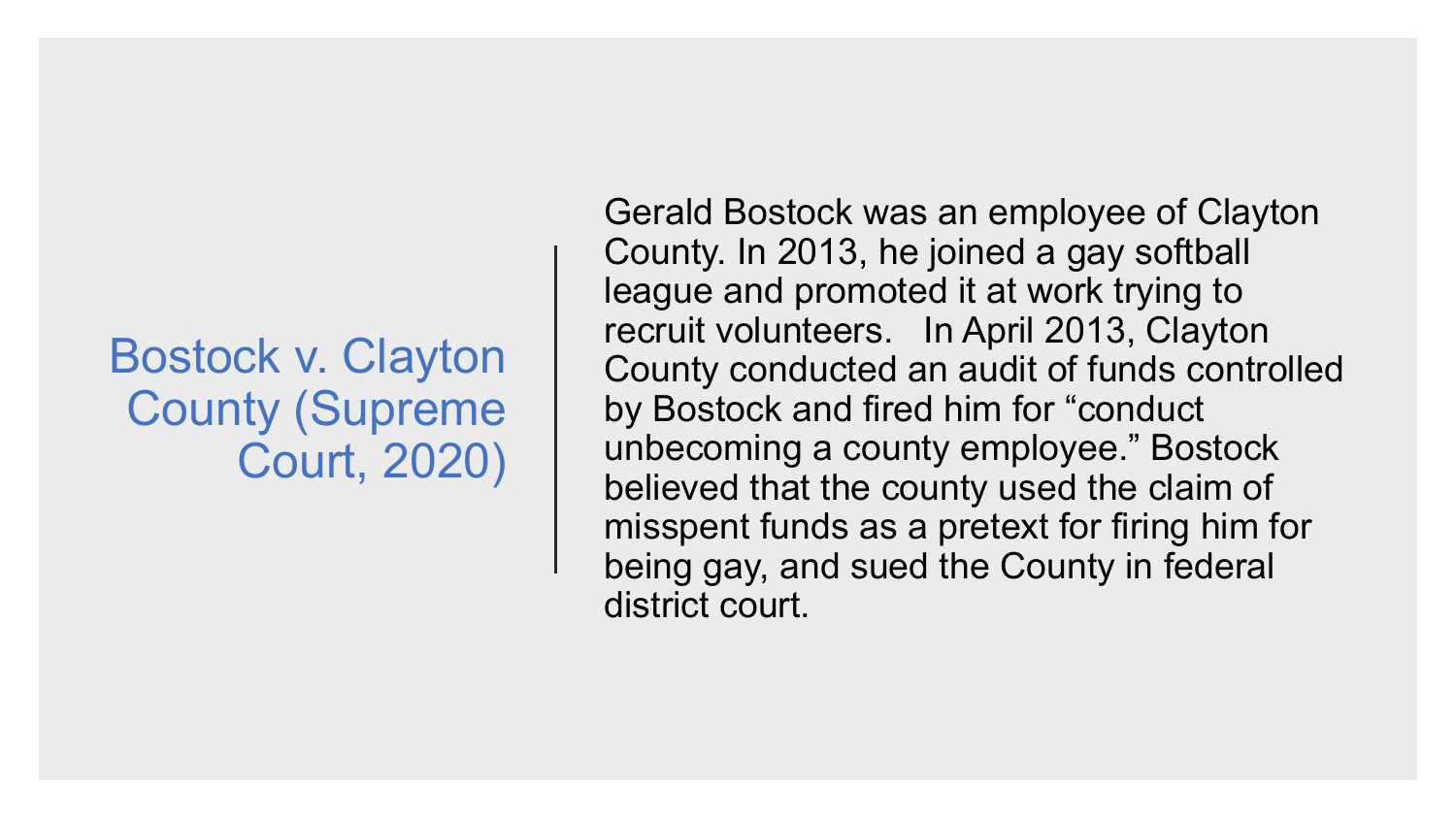### Bostock v. Clayton County (Supreme Court, 2020)

"An employer who fired an individual for being homosexual or transgender fires that person for traits or actions it would not have questioned in members of a different sex. Sex plays a necessary and undisguisable role in the decision, exactly what Title VII forbids. Those who adopted the Civil Rights Act might not have anticipated their work would lead to this particular result. But the limits of the drafters' imagination supply no reason to ignore the law's demands. Only the written word is the law, and all persons are entitled to its benefit."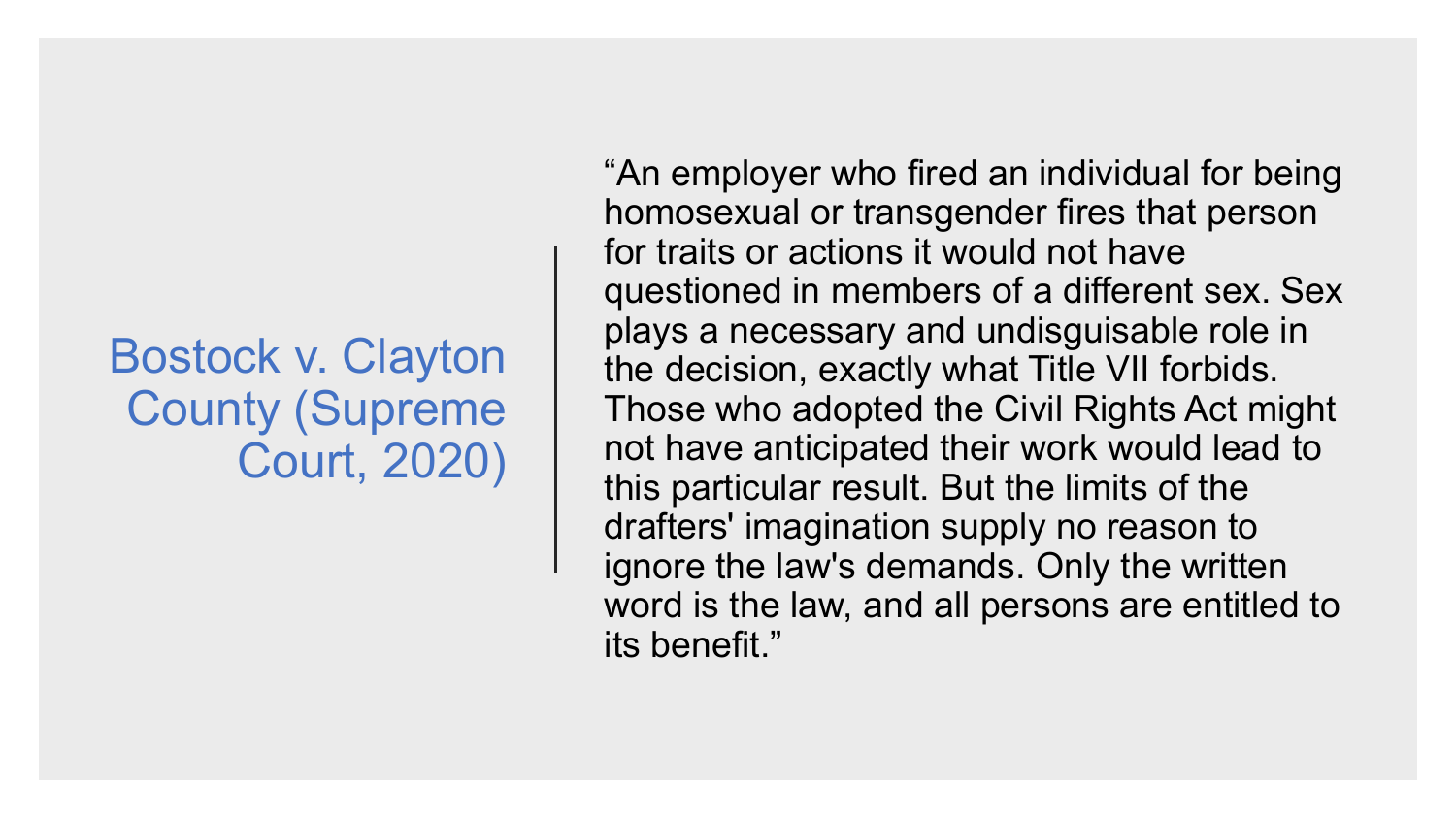### Bostock v. Clayton County (Supreme Court, 2020)

"They say sex-segregated bathrooms, locker rooms, and dress codes will prove unsustainable after our decision today but none of these other laws are before us; we have not had the benefit of adversarial testing about the meaning of their terms, and we do not prejudge any such question today."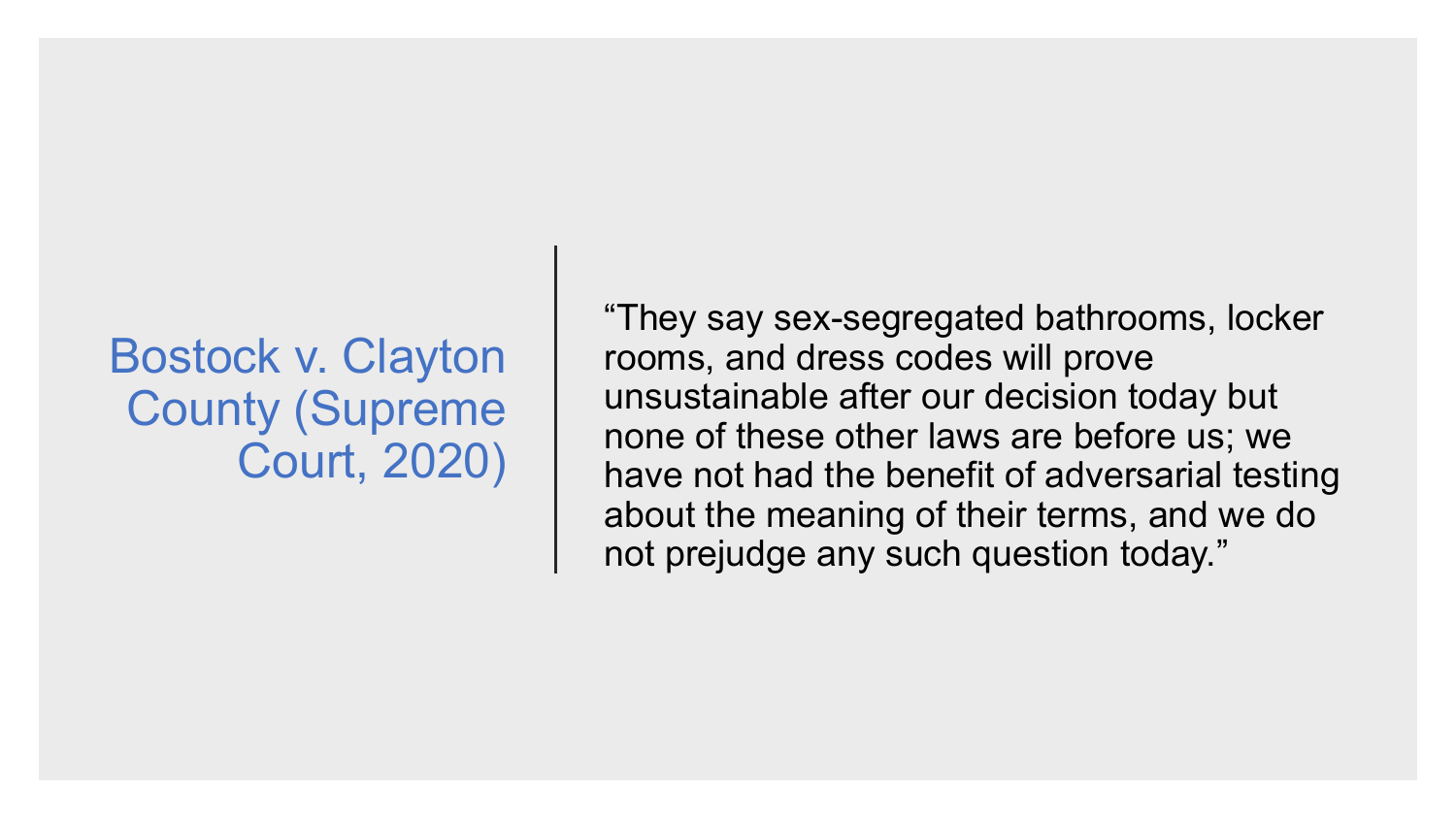

# Practical Considerations

• Hopefully there will be no issue! But if there is:

- What does the employee say to students?
- What can/should the school say to parents?
- Personnel Privacy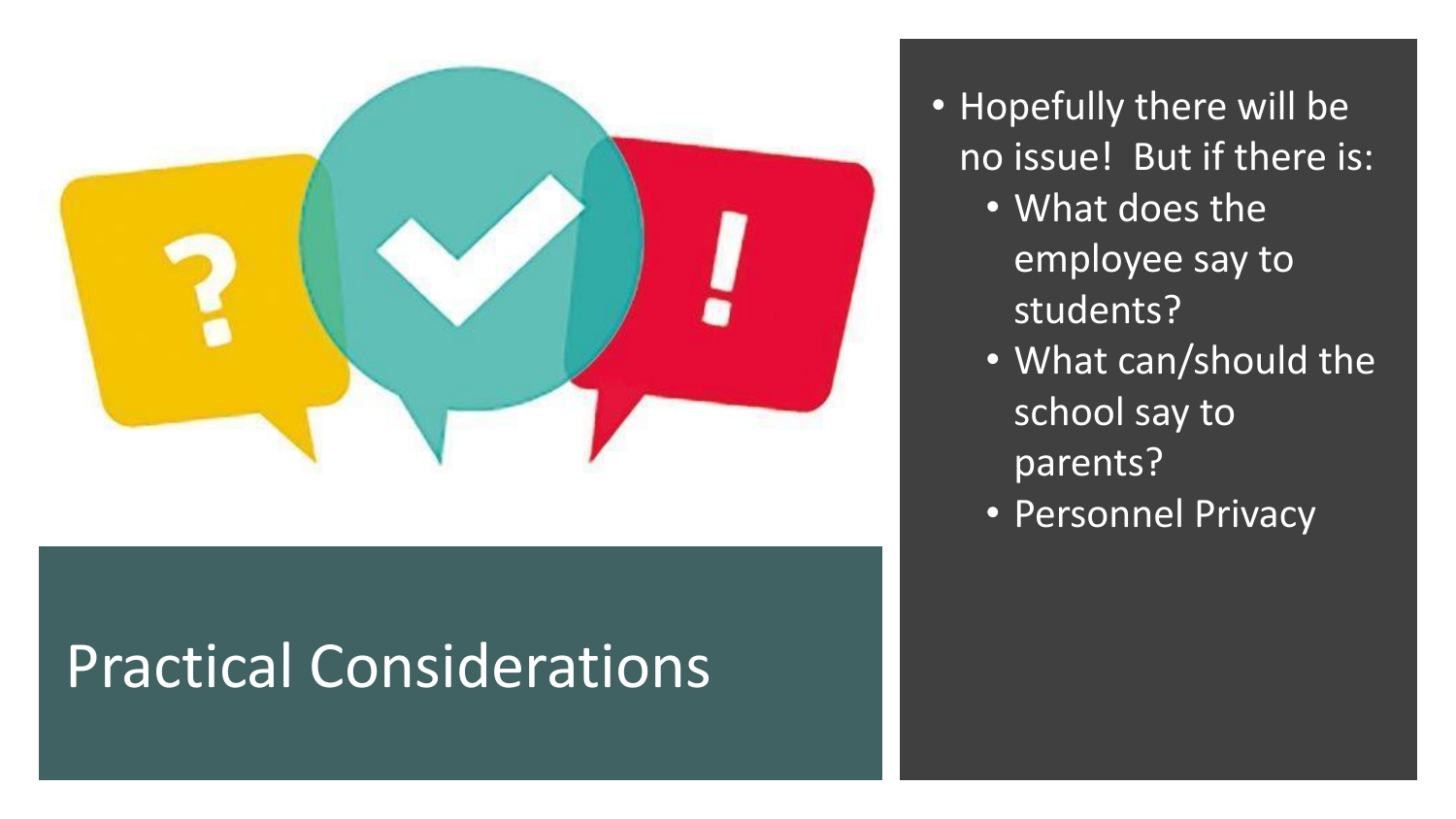### **Practical Considerations**

# Guiding principle: Don't discriminate.

• Consider whether the direction the school system is giving the transgender employee differs from direction the school system would

give a non-transgender employee.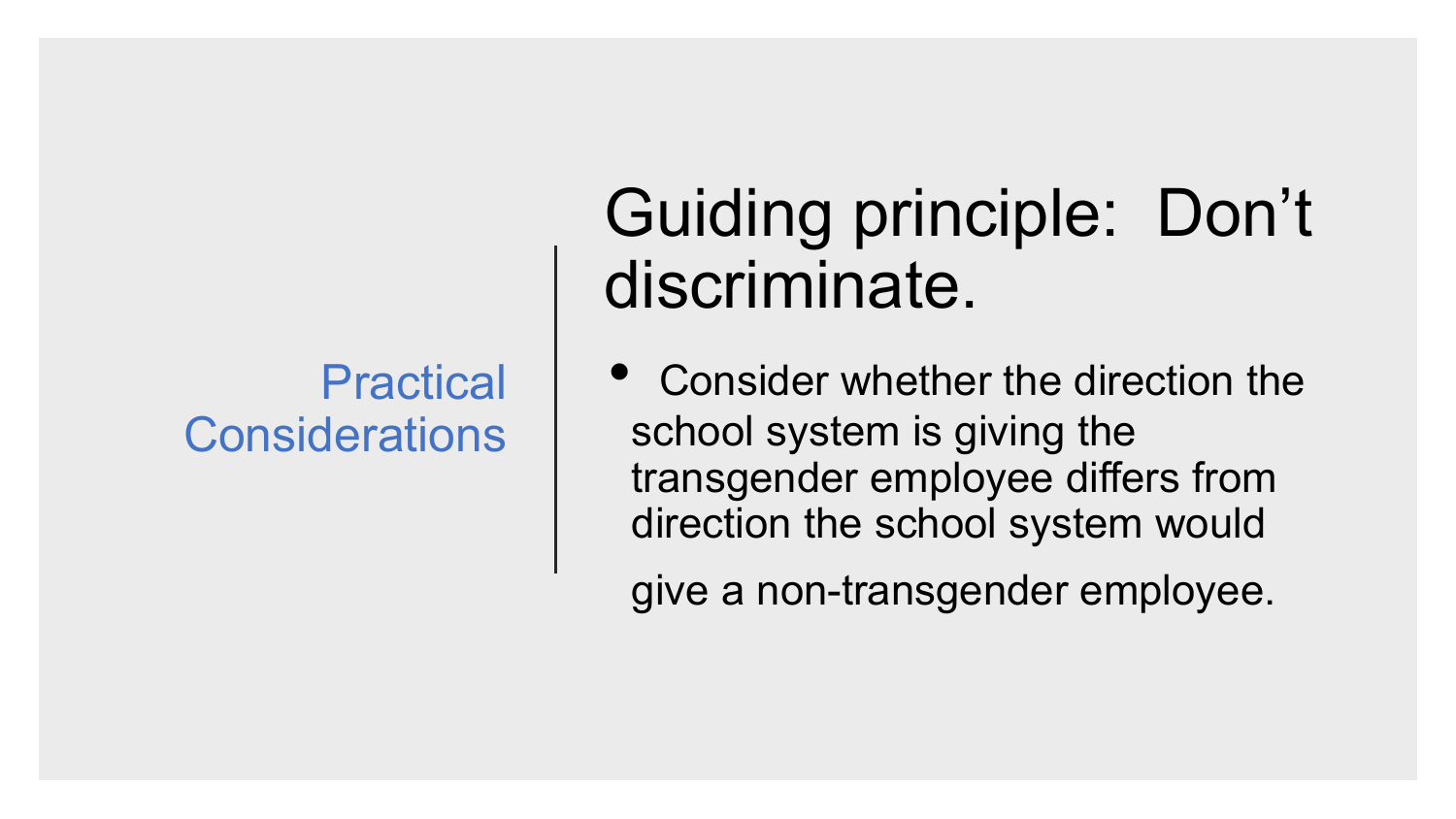Communication with **Transitioning** Employee

- Consider meeting with employee to provide support and assistance with responding to questions from students and parents.
- Advice will vary depending on age of students, role of the employee, and other individual circumstances.
- Consider providing sample responses to student inquiries.
- What if teacher wants to talk to students about their transition?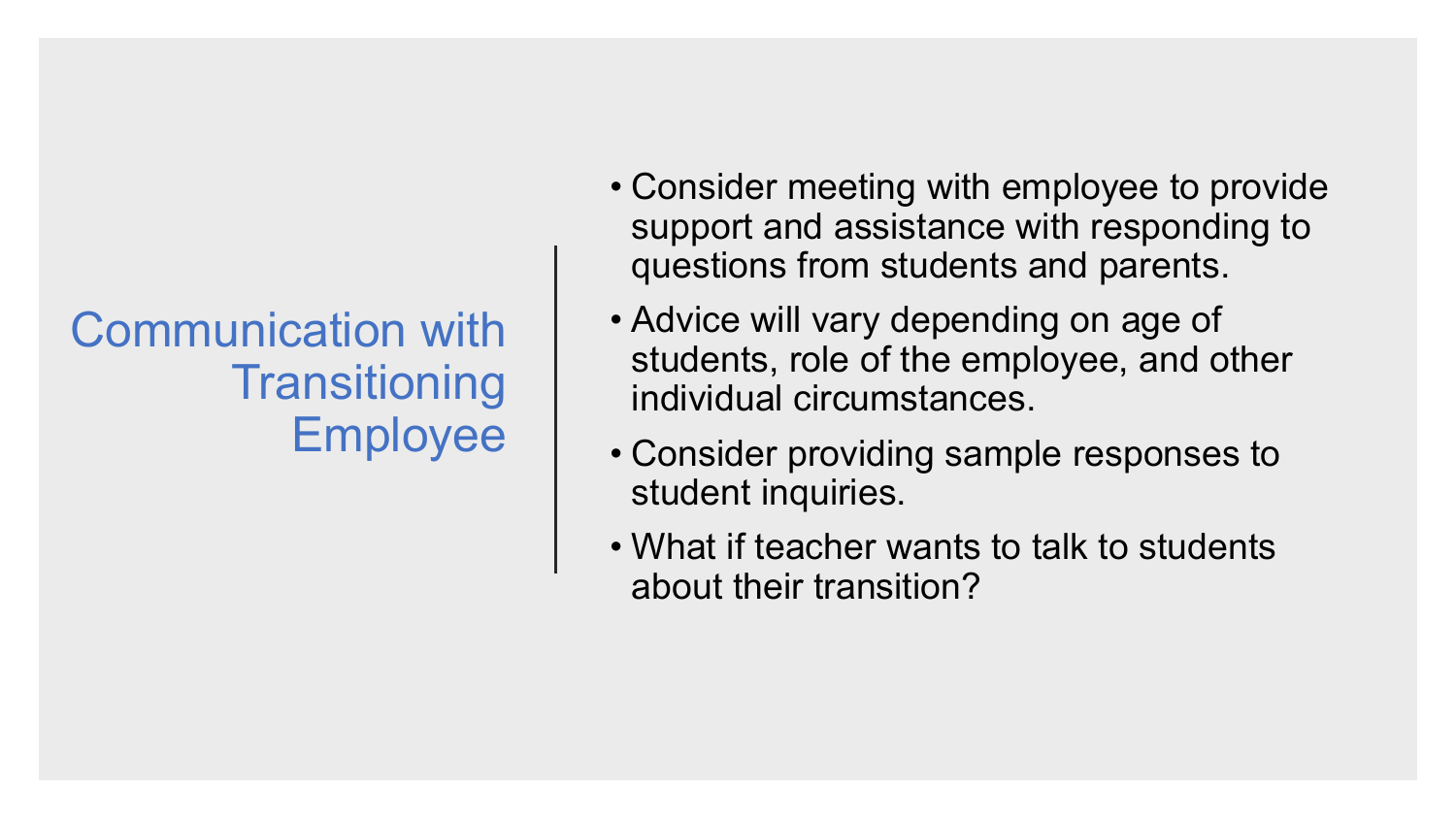What can we say in response to questions from parents about a transitioning employee?

- Don't make public what's not public.
- Can share information regarding the district's curriculum. Will it be addressed in the classroom or not?
- Can note what the law requires.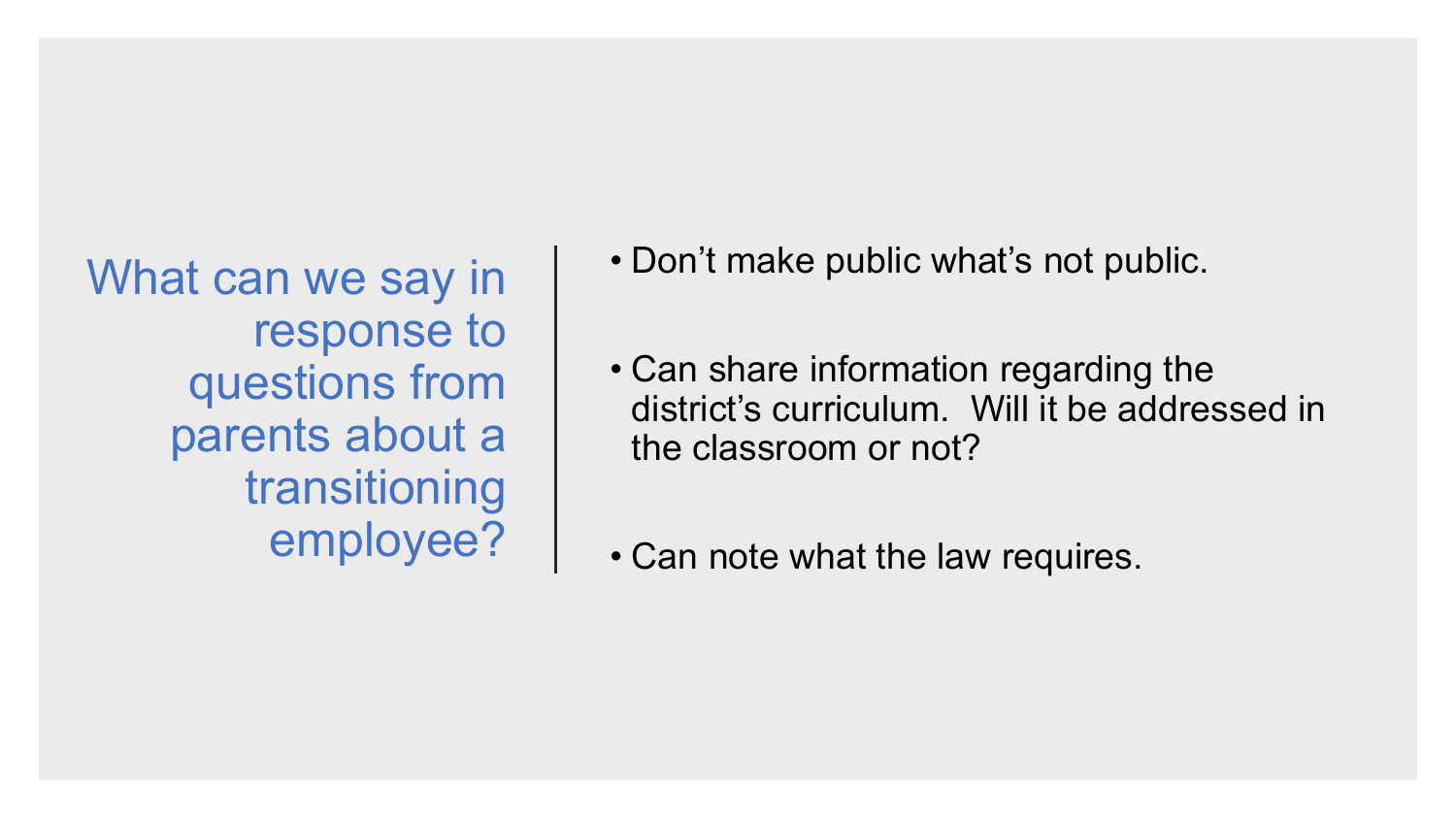

*Can we discipline a student who refuses to use a teacher's preferred name/pronoun?*

•Apply your code of conduct.

•How would you address a student who refuses to use the preferred name of a non-transgender employee?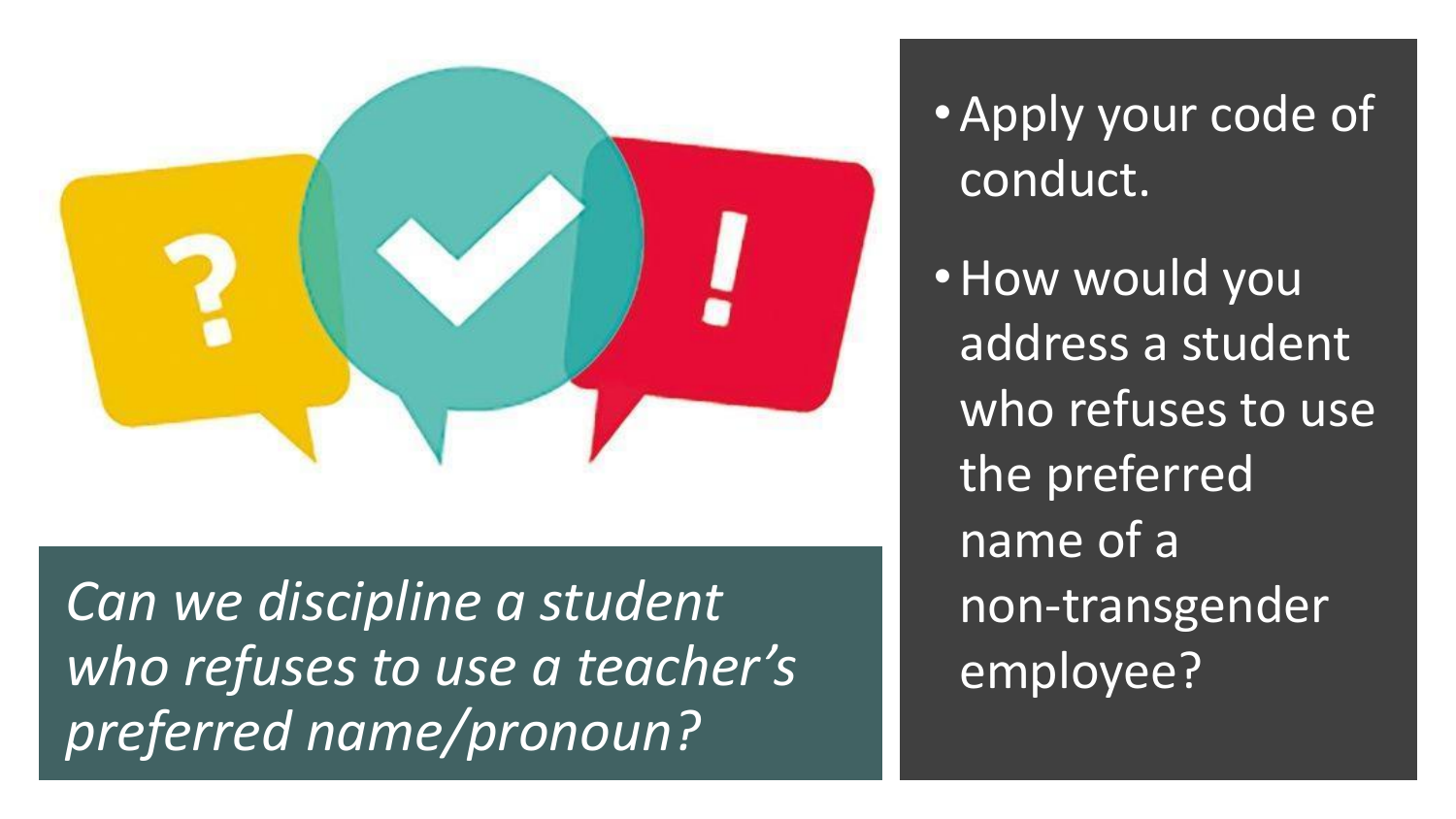

# Transgender Students

## •Title IX

•Equal Protection Clause of the US Constitution

•N.C. Gen. Stat. § 115C-407.15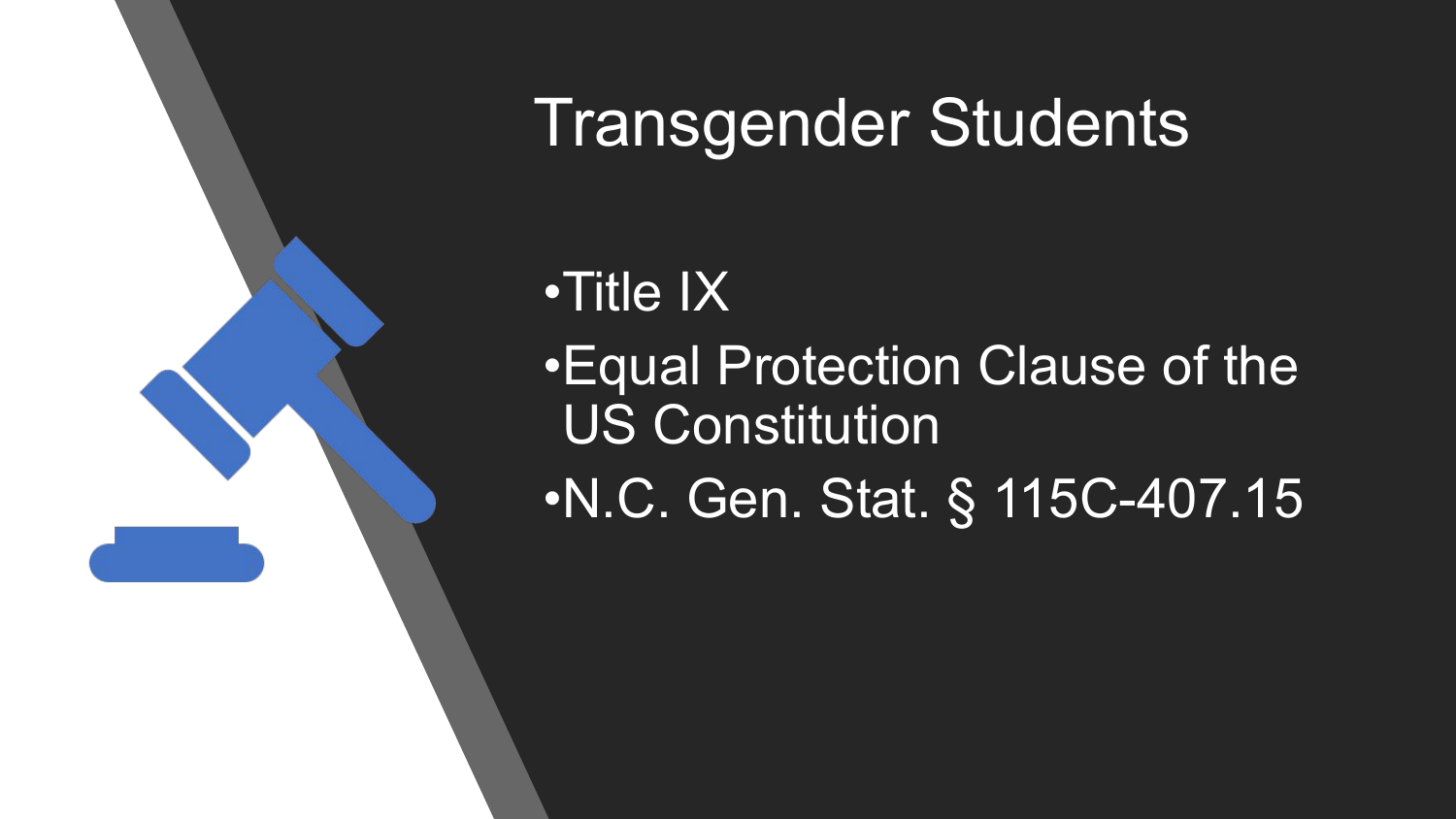### State of the law

Under North Carolina law (N.C. Gen. Stat. § 115C-407.15 (2009)), students are protected from bullying and harassment by students or employees based on actual or perceived sexual orientation, gender, gender identity, and physical appearance. Also, the United States Court of Appeals (4th Circuit) stated in *Gavin Grimm vs. Gloucester County School Board* (2020) that it is illegal for schools to prevent student access to restrooms and locker rooms matching a student's gender identity.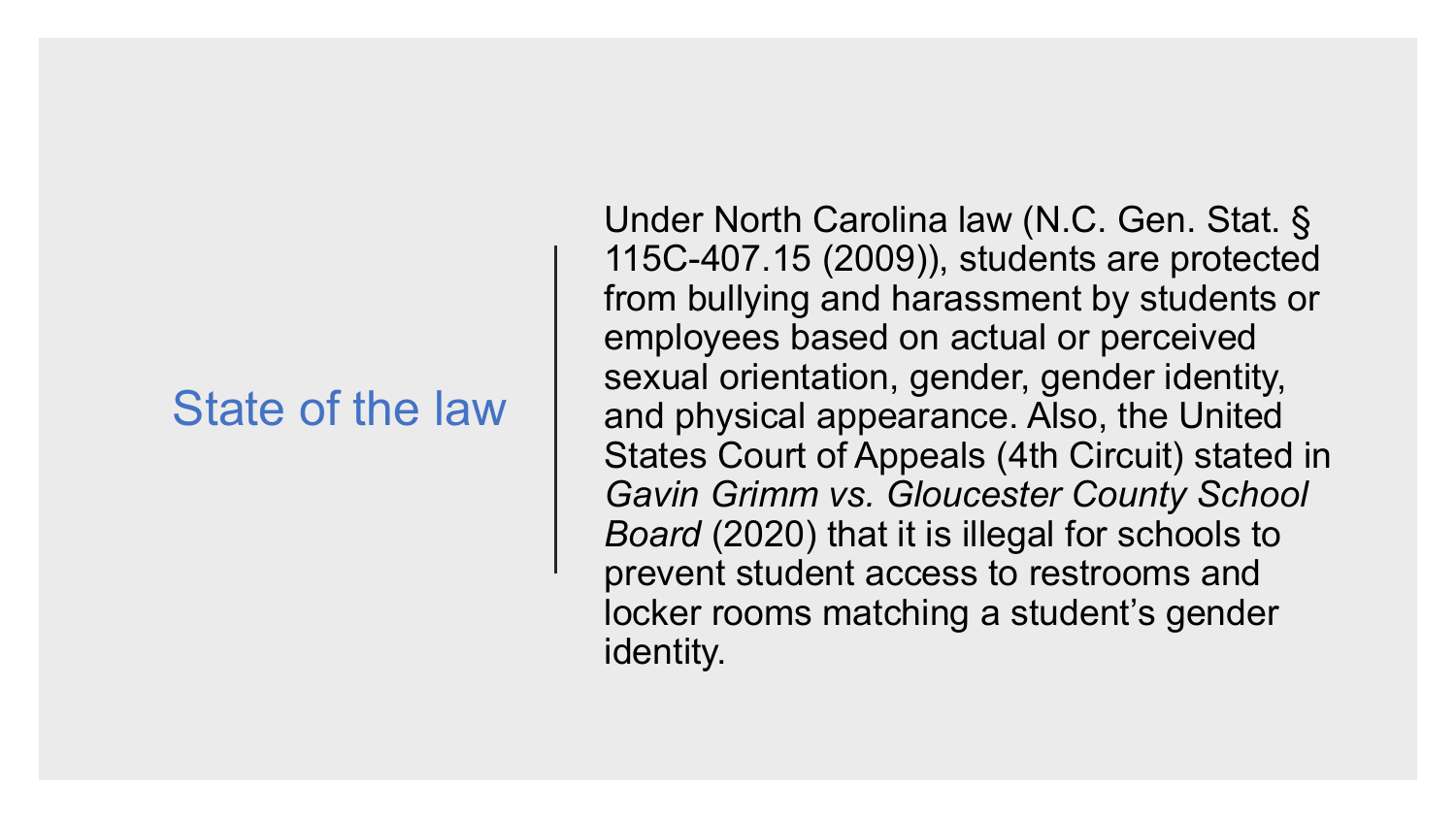### State of the law

School systems may offer transgender and non-binary students an alternate single occupancy restroom but cannot not require its use. *Gavin Grimm vs. Gloucester County School Board* (2020) also makes clear that students can request to update their education records (such as transcripts and new documents after providing appropriate documentation) to reflect a student's gender identity.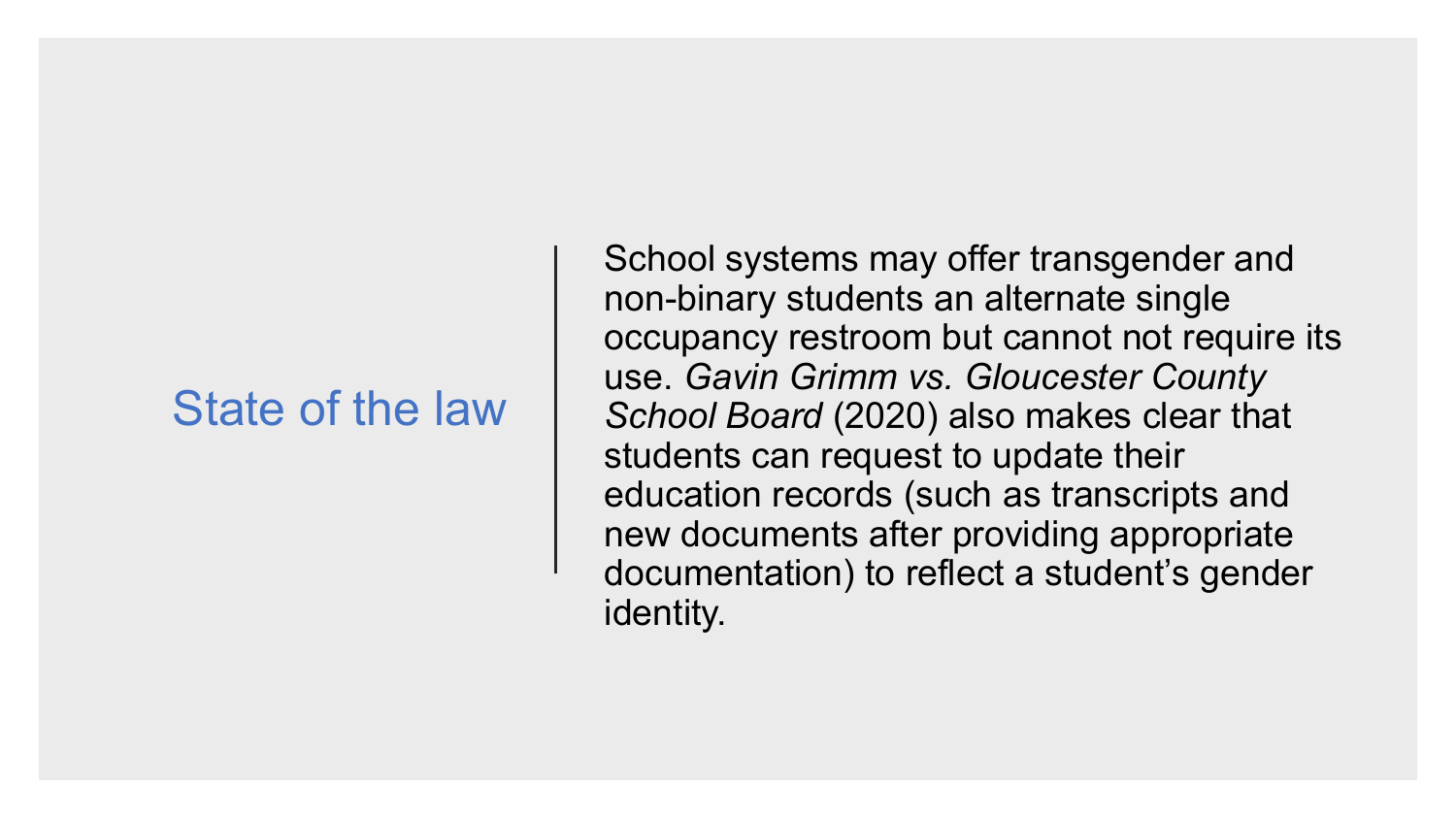

What about employees' interactions with transgender students?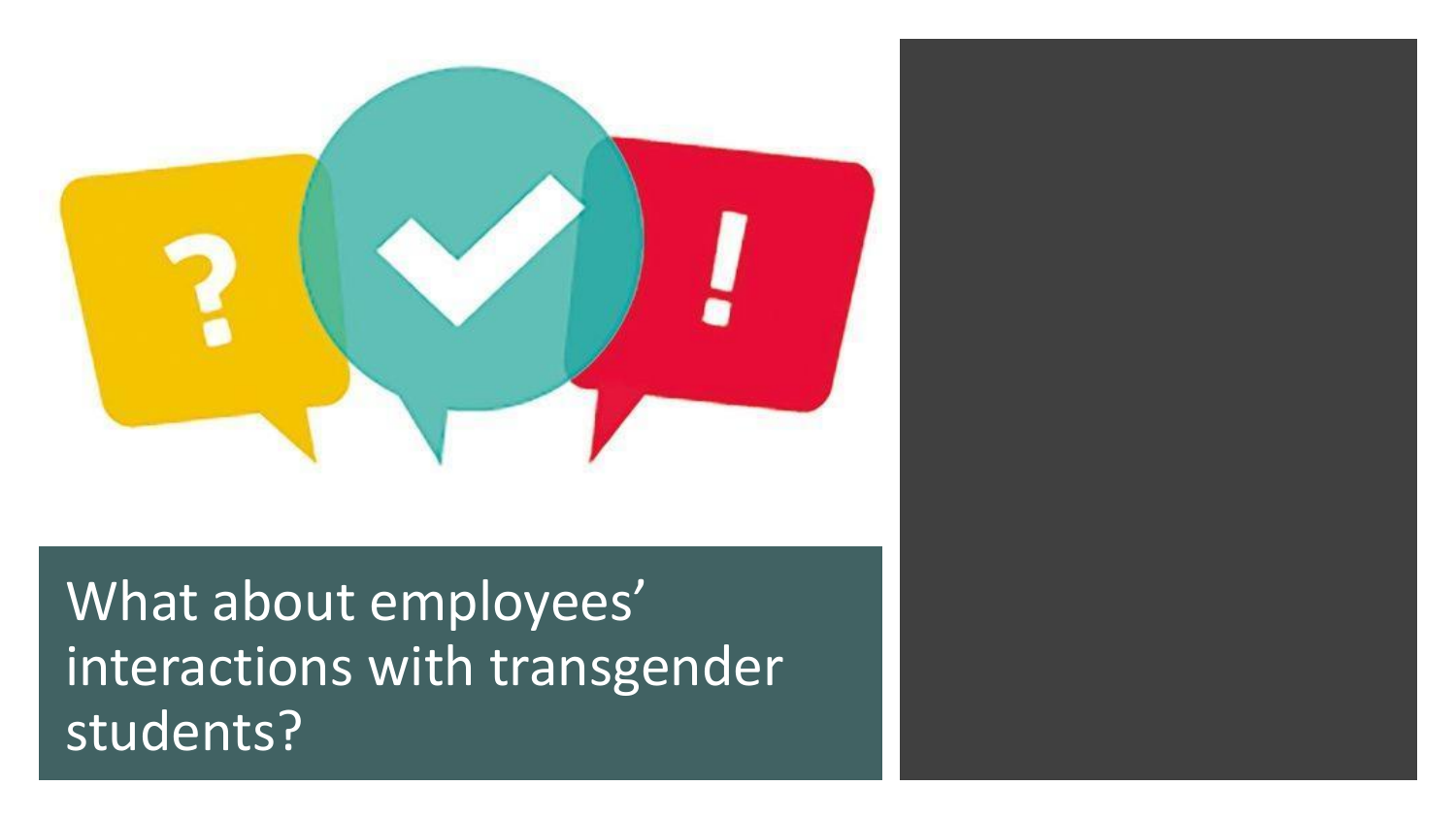- Music and orchestra teacher refused to comply with BOE policy that required teachers to use students' preferred names and pronouns.
- Employee informed Superintendent Dr. James Snapp that the requirement that he use the students' names as listed in PowerSchool ("the Policy") conflicted with his religious beliefs against affirming gender dysphoria, and Dr. Snapp responded that Mr. Kluge could either "use the transgender names, say he was forced to resign from BCSC, or be terminated without pay."
- Because Mr. Kluge refused to use the names listed in PowerSchool, Dr. Snapp initiated an administrative leave of absence for Mr. Kluge and Dr. Bret Daghe, the principal of BHS, "issued Mr. Kluge an ultimatum...mandating the use of transgender preferred names, and giving Mr. Kluge [three days] to decide if he would comply."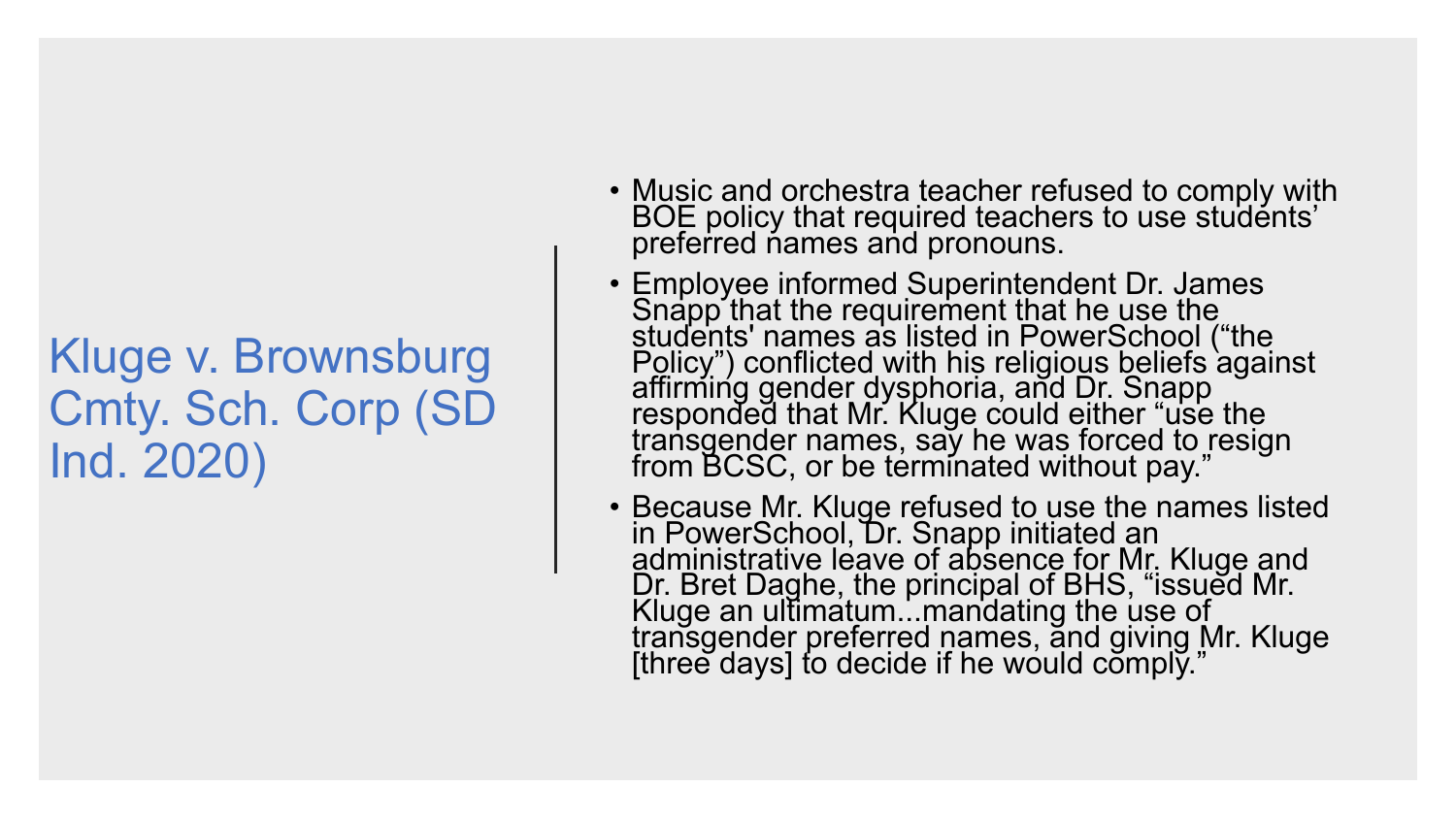- Mr. Kluge then requested "an accommodation for his religious beliefs," and proposed the solution of "addressing all students by their last names only, similar to a sports coach."
- Dr. Snapp and Jodi Gordon, the BCSC Human Resources Director, agreed in writing to allow Mr. Kluge to address all students by their last names only ("the last-names-only arrangement") and assigned someone to distribute gender-specific uniforms to students so Mr. Kluge would not have to.
- Despite this agreement, the school board retroactively administered a two-day suspension in response to Dr. Snapp's previous action.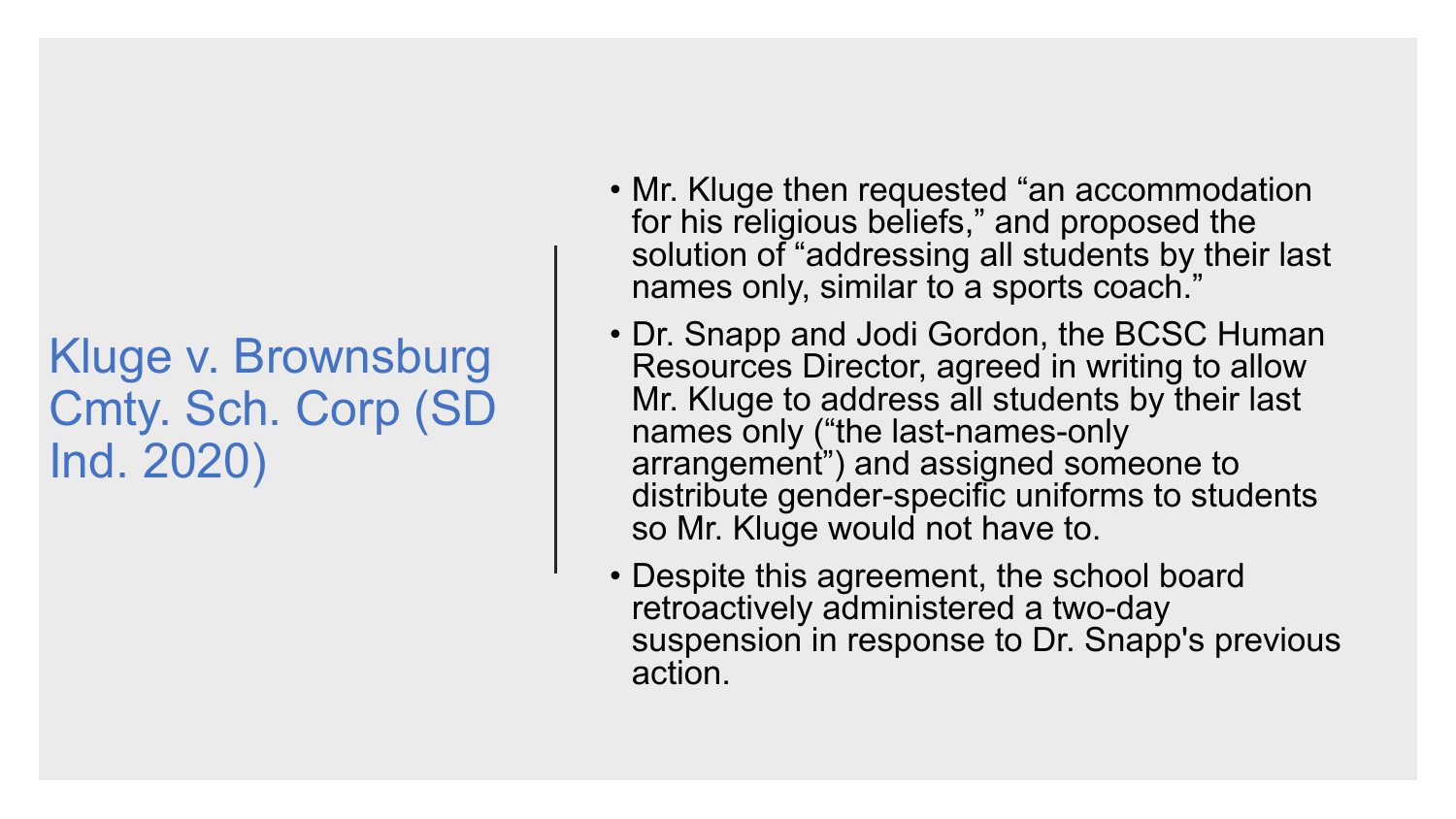- On December 13, 2017, Mr. Kluge met with Dr. Daghe, at which time Dr. Daghe informed Mr. Kluge that the last-names-only arrangement had created "tension" and that Mr. Kluge should resign by the end of the school year. However, Mr. Kluge alleges that the last-names-only arrangement created no undue hardship for Defendants, and no Defendant identified in writing any undue hardship that was purportedly caused. Instead, he asserts, "nothing dramatic occurred" between July and December 2017, and there were no student protests, written complaints, classroom disturbances, or cancelled classes.
- Mr. Kluge again attempted to explain "that he believes encouraging students to present themselves as the opposite sex by călling them an opposite-sex first name is sinful and potentially harmful to the students," but Ms. Gordon advised him that he could either resign by May 1, 2018 and be paid over the summer or be fired without pay. He states that Defendants' contentions that the last-names-only arrangement created tension or offended students were not based in fact but were simply pretexts for religious discrimination.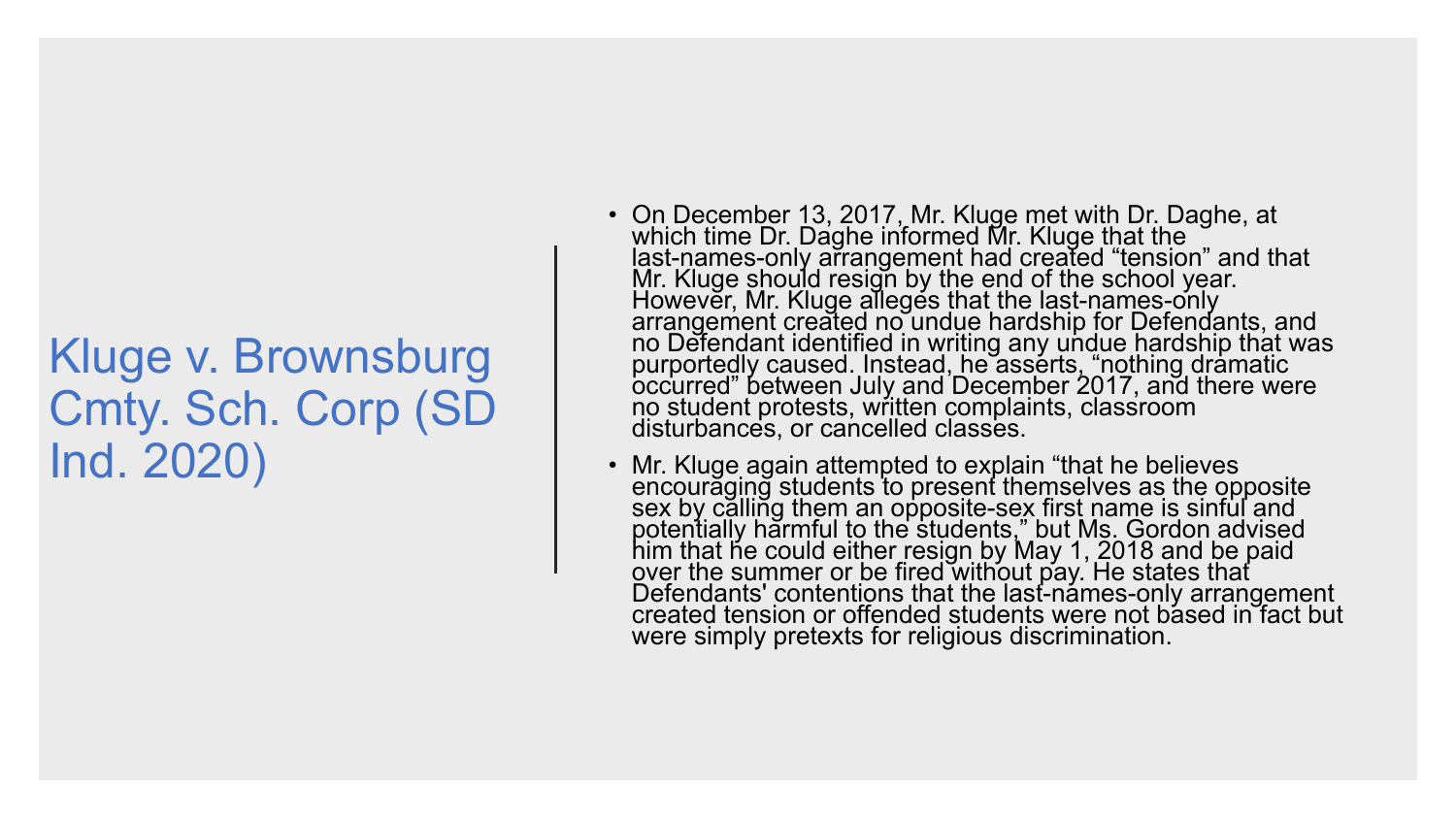Mr. Kluge sued and brought thirteen claims for relief:

- (1) religious discrimination based on failure to accommodate under Title VII
- (2) retaliation under Title VII;
- (3) hostile work environment under Title VII;
- (4) retaliation under the First Amendment;
- (5) content and viewpoint discrimination under the First Amendment;
- (6) compelled speech under the First Amendment;
- (7) violation of his right to the free exercise of religion under the First Amendment;
- (8) violation of the right to be free from unconstitutional conditions;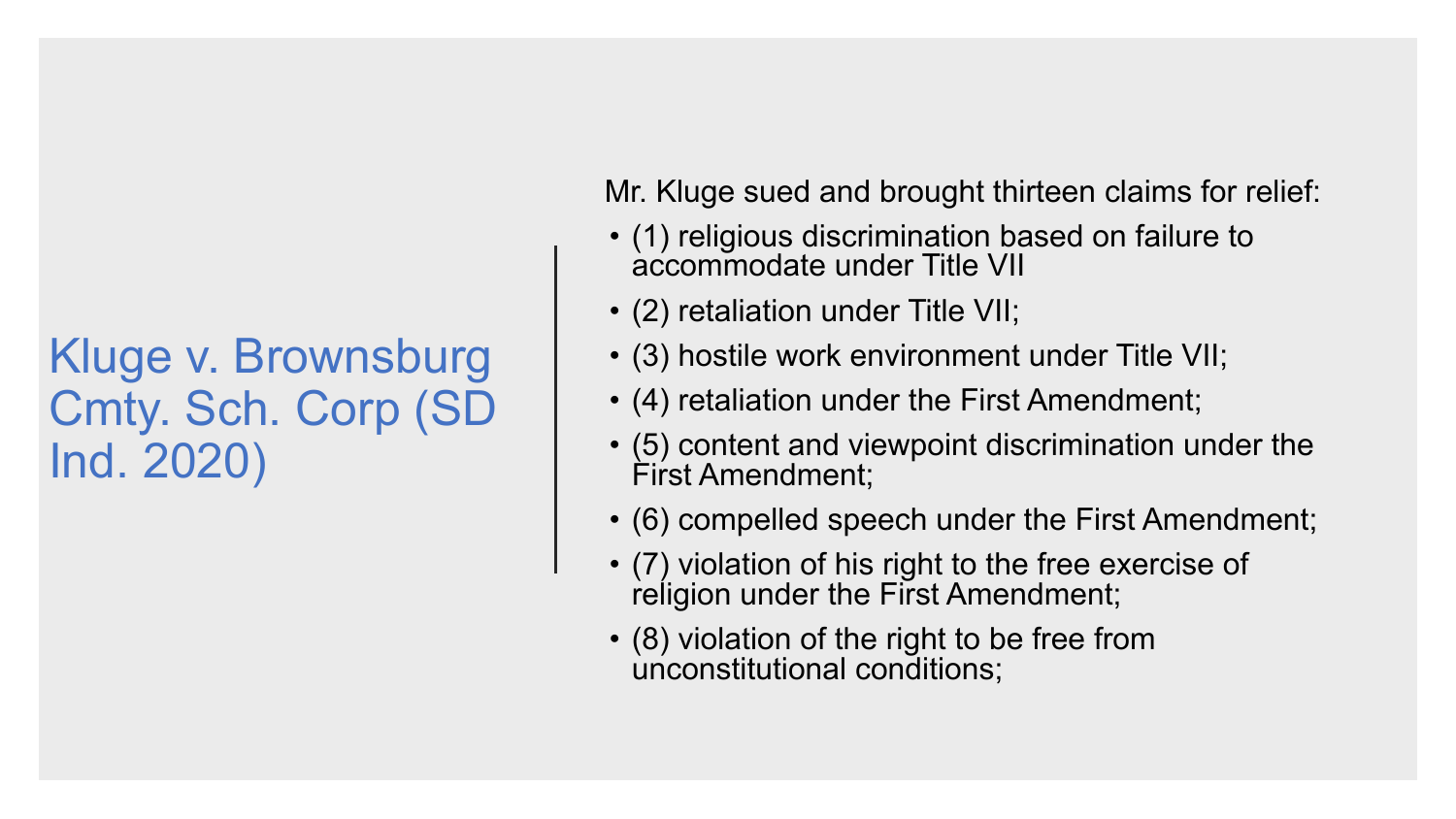- (9) violation of the right to due process under the Fourteenth Amendment;
- (10) violation of the right to equal protection under the Fourteenth Amendment;
- (11) violations of the rights of conscience and free exercise of religion under the Indiana Constitution;
- (12) intentional infliction of emotional distress under Indiana common law;
- and (13) fraud under Indiana common law.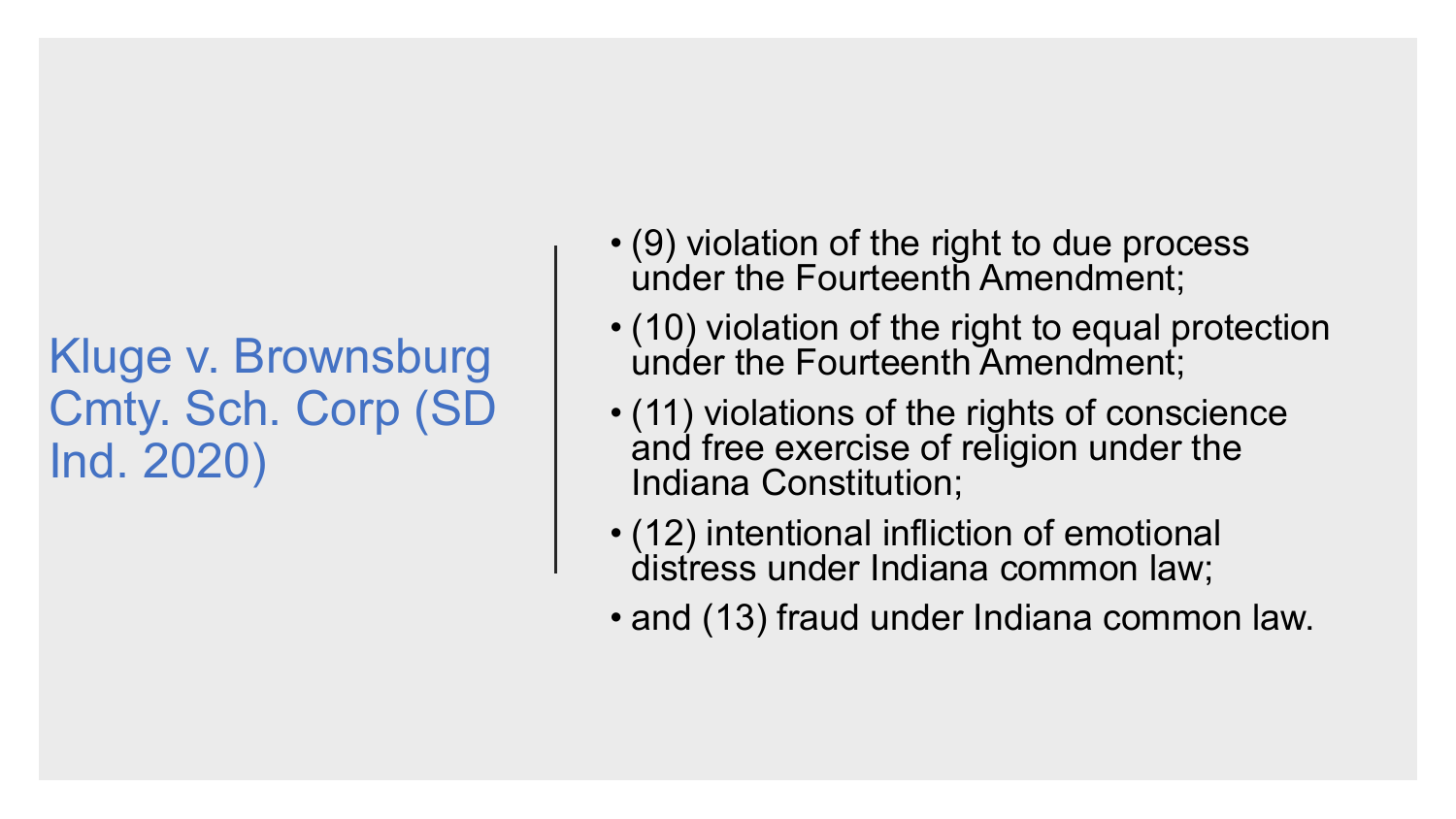#### • First Amendment Ruling:

- "Here, Mr. Kluge has failed to state any claim under the First Amendment because, as a matter of law, the speech at issue is not constitutionally protected."
- "Thus, the speech at issue was part of Mr. Kluge's official duties, and this alone is sufficient to preclude any free speech claim under the First Amendment."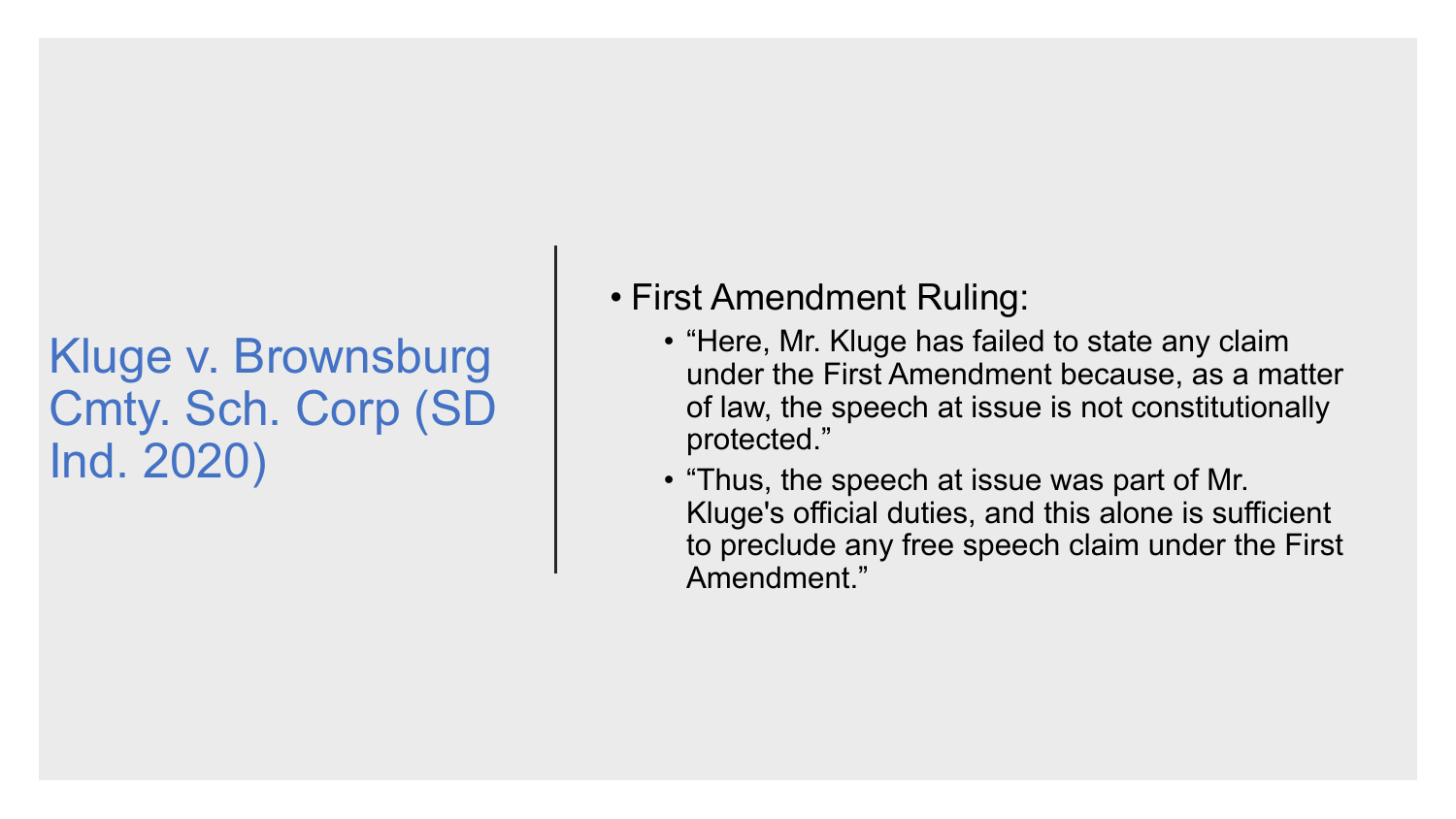- Free Exercise of Religion Ruling:
	- "Because the Policy is neutral and generally applicable and Mr. Kluge has not alleged facts showing that it targeted or otherwise was motivated by an animus toward any particular religion or religious belief, he has not stated a claim for violation of the Free Exercise Clause."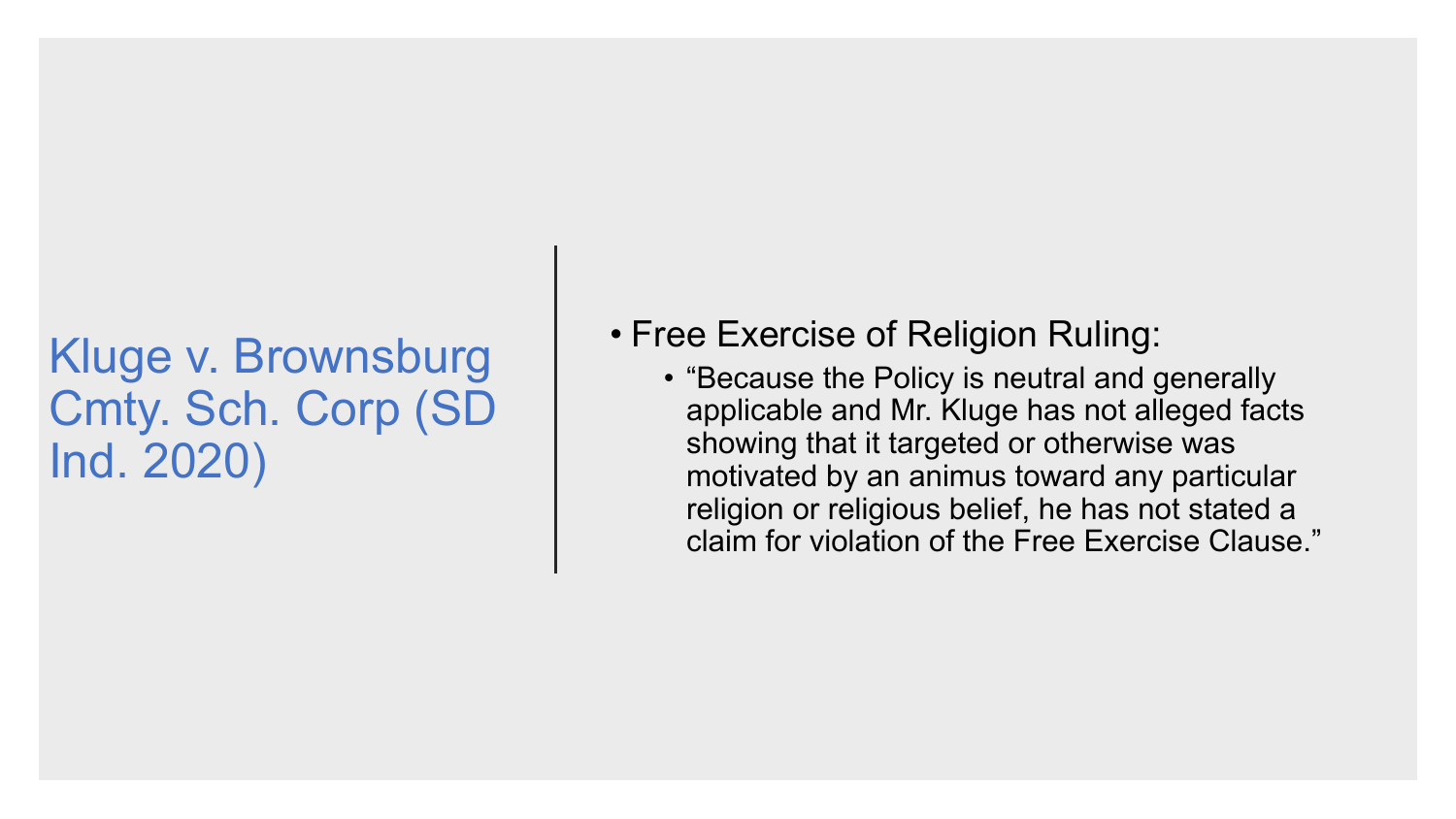- Title VII Religious Accommodation:
	- Survived Motion to Dismiss
	- Dismissed at Summary Judgment: "In sum, BCSC has demonstrated as a matter of law that it cannot accommodate Mr. Kluge's religious belief against referring to transgender students using their preferred names and pronouns without incurring undue hardship."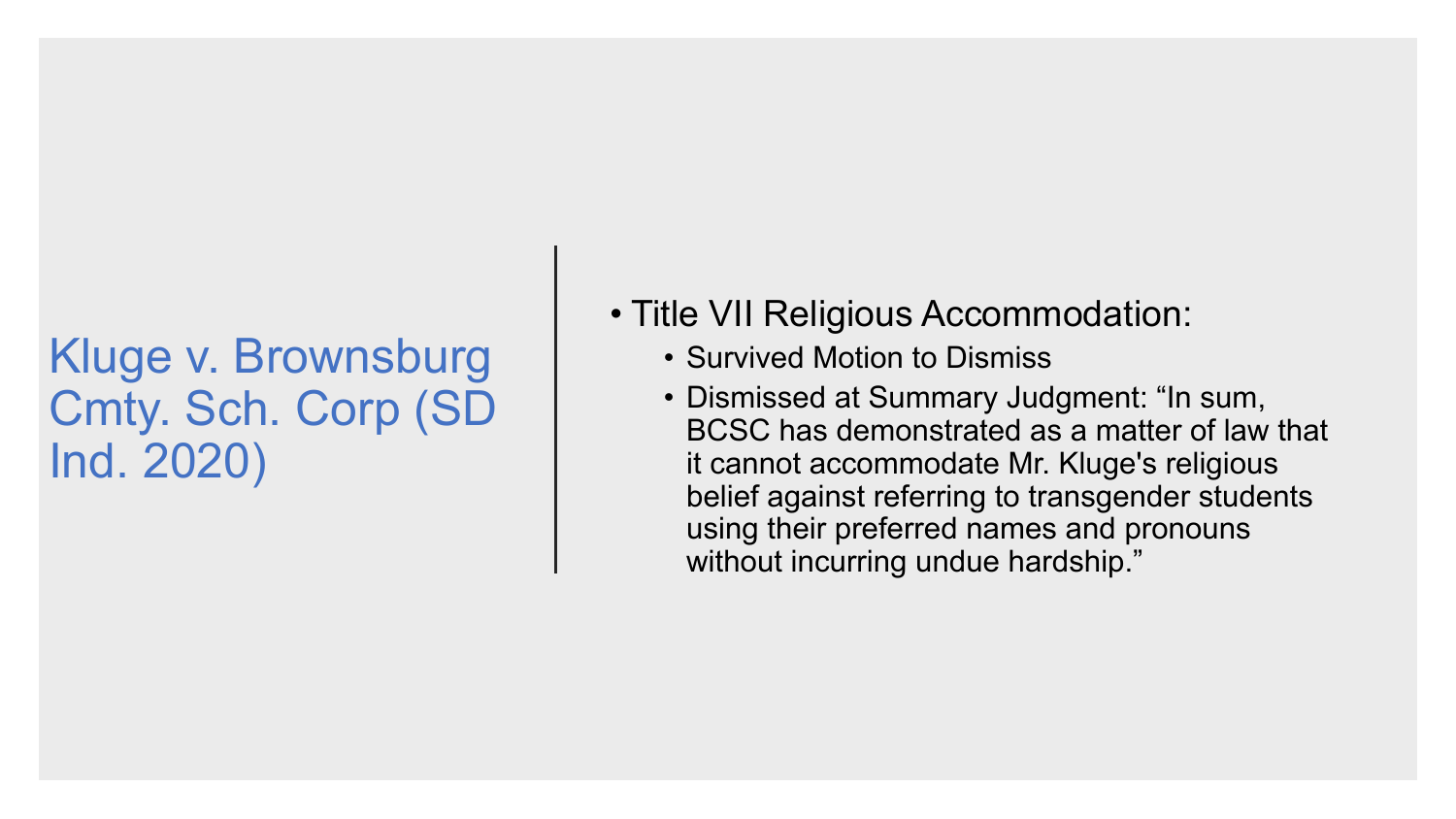Cross v. Loudoun County School Board (Virginia 2021) • Teacher suspended and barred from giving public comment after stating his opposition to a proposed transgender policy during public comment at a school board meeting.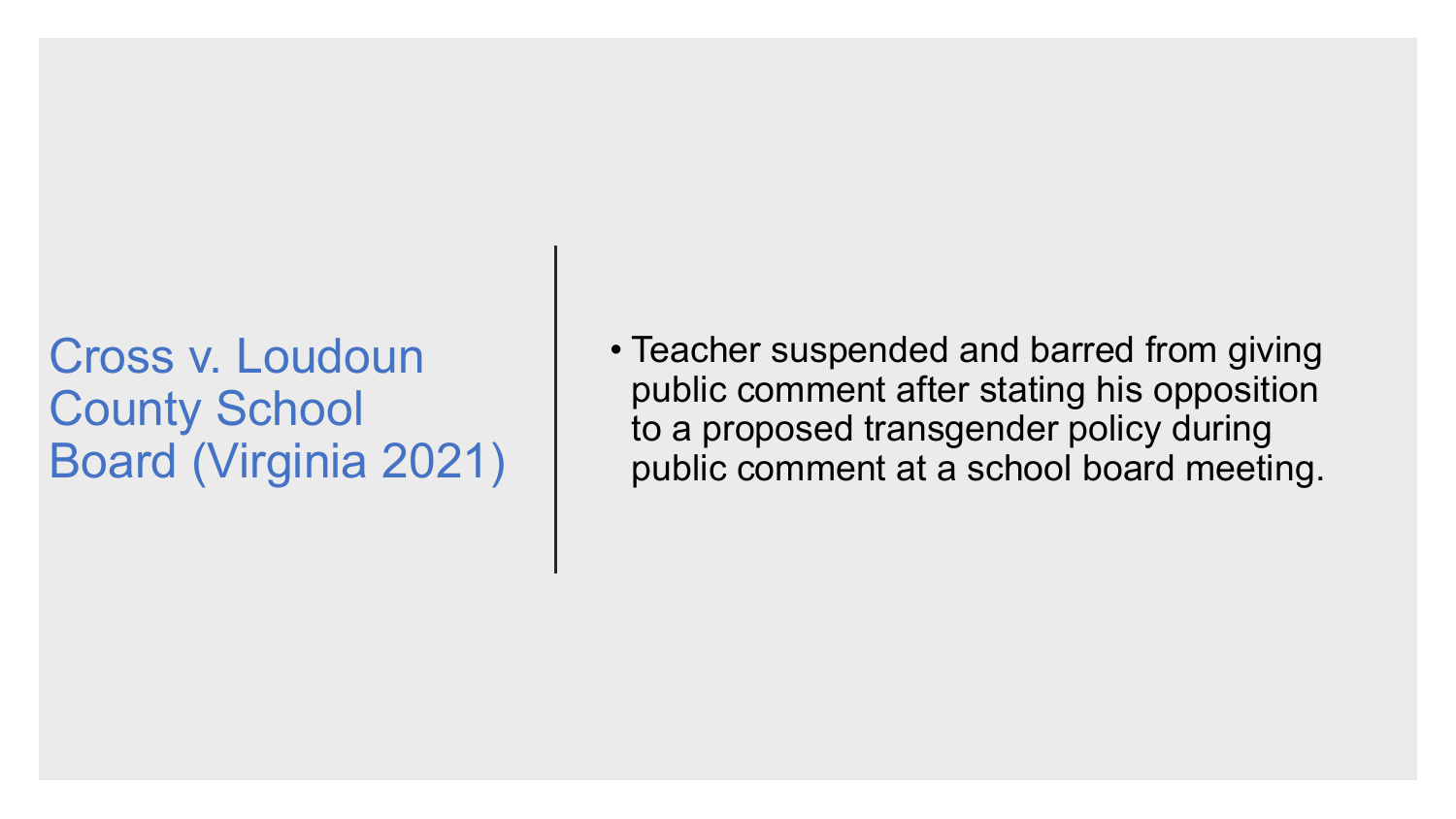### Cross v. Loudoun County School Board (Virginia 2021)

- The circuit court found that the school system had unlawfully retaliated against the teacher for his speech on a matter of public concern and granted an injunction, which was upheld by the State Supreme Court.
- Case was subsequently settled with the BOE agreeing to pay a portion of teacher's attorney's fees.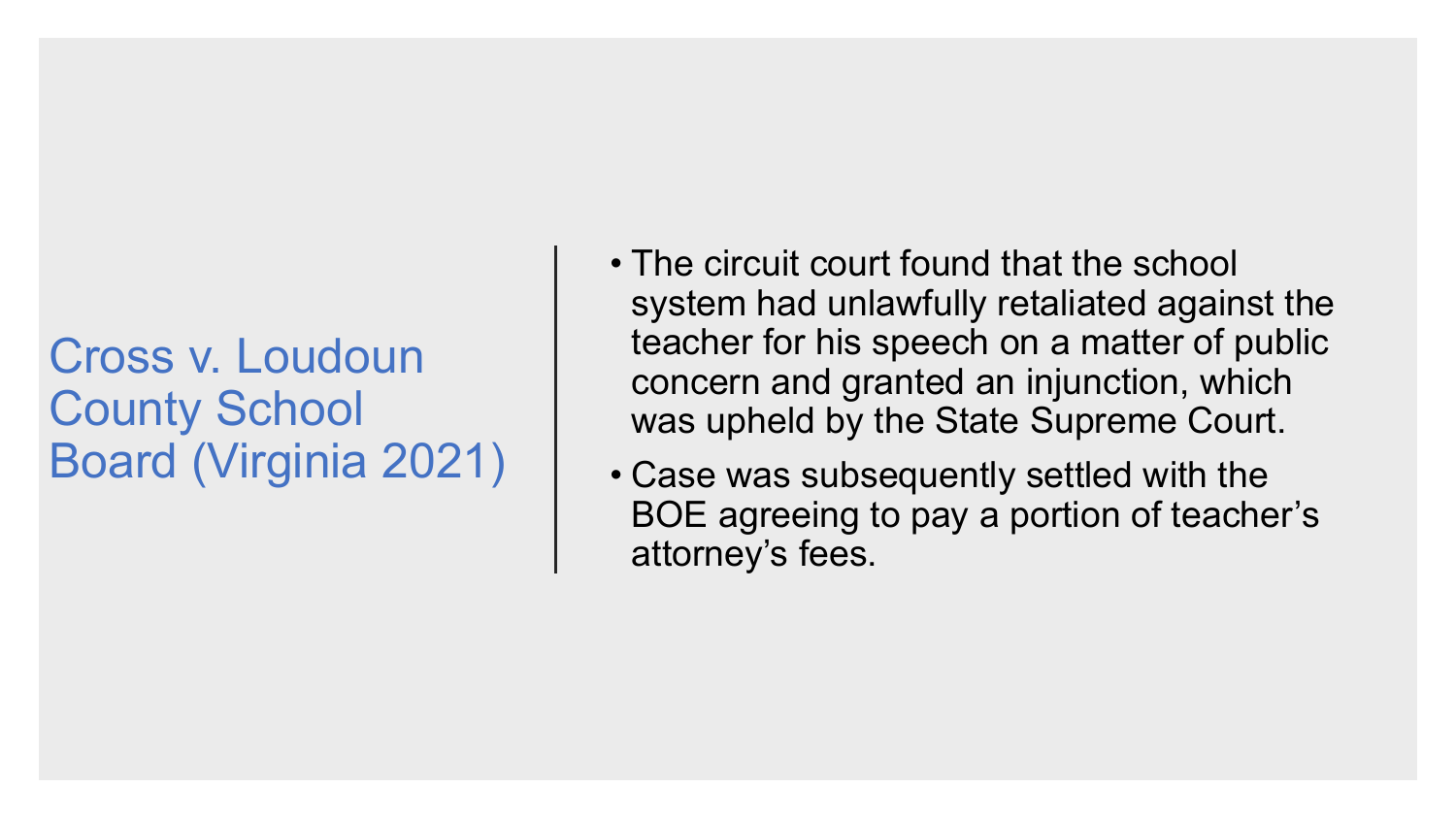### **Takeaways**

- Title VII prohibits discrimination against transgender employees, which includes hostile work environment claims.
- We probably can provide some direction to teachers with respect to their interactions with students in the classroom – but be wary of applying stricter rules to transgender employees.
- Teachers can likely be disciplined for failing to use preferred names and pronouns of students in the classroom, but not for statements outside of the classroom about school board policies on matters of public concern.